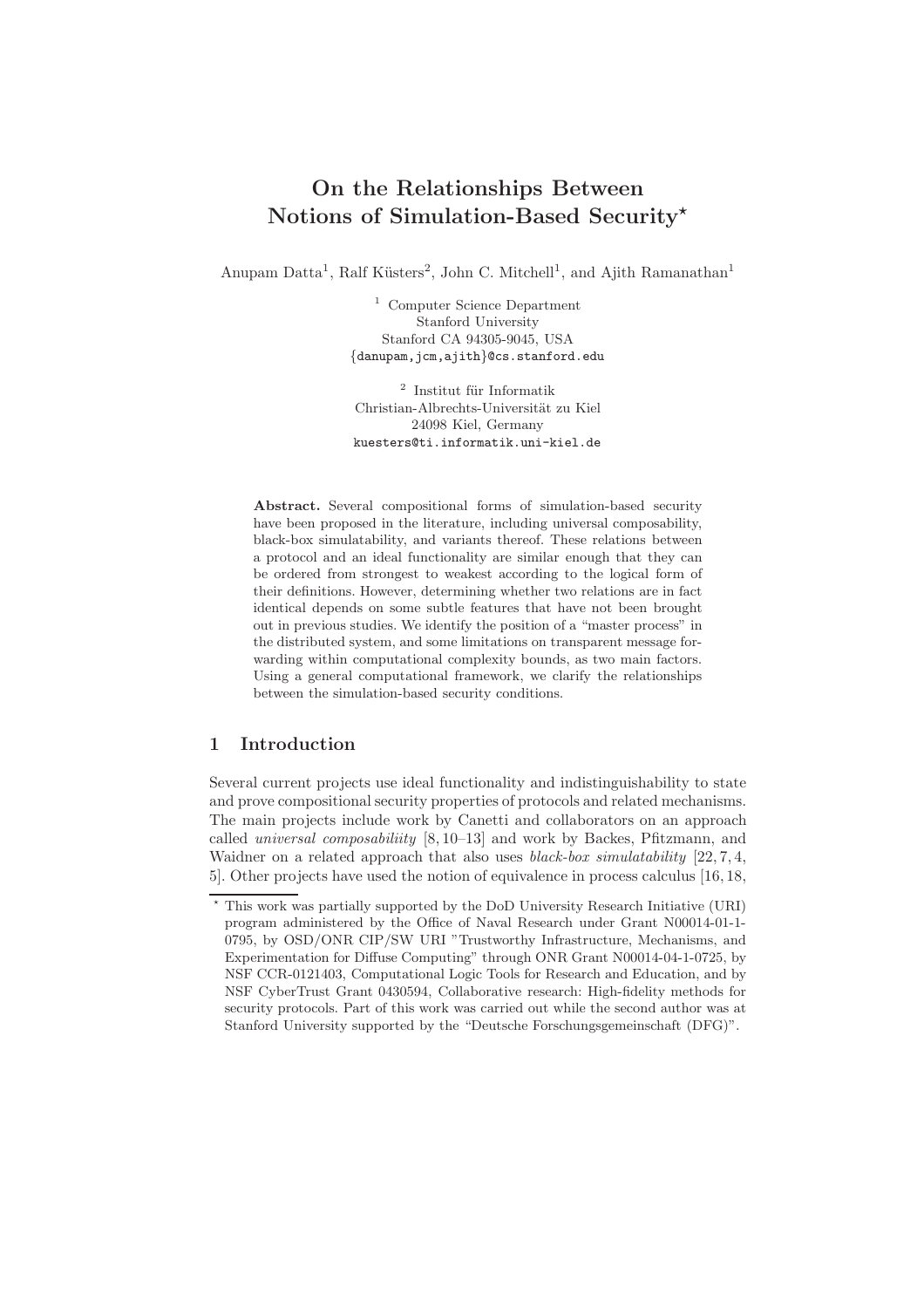19], a well-established formal model of concurrent systems. While some processcalculus-based security studies [2, 3, 1] abstract away probability and computational complexity, at least one project [20, 17, 21, 23] has developed a probabilistic polynomial-time process calculus for security purposes. The common theme in each of these approaches is that the security of a real protocol is expressed by comparison with an ideal functionality or ideal protocol. However, there are two main differences between the various approaches: the precise relation between protocol and functionality that is required, and the computational modeling of the entities (protocol, adversary, simulator, and environment). All of the computational models use probabilistic polynomial-time processes, but the ways that processes are combined to model a distributed system vary. We identify two main ways that these computational models vary: one involving the way the next entity to execute is chosen, and the other involving the capacity and computational cost of communication. We then show exactly when the main security notions differ or coincide.

In [8], Canetti introduced universal composability (UC), based on probabilistic polynomial-time interacting Turing machines (PITMs). The UC relation involves a real protocol and ideal functionality to be compared, a real and ideal adversary, and an environment. The real protocol realizes the ideal functionality if, for every attack by a real adversary on the real protocol, there exists an attack by an ideal adversary on the ideal functionality, such that the observable behavior of the real protocol under attack is the same as the observable behavior of the ideal functionality under attack. Each set of observations is performed by the same environment. In other words, the system consisting of the environment, the real adversary, and the real protocol must be indistinguishable from the system consisting of the environment, the ideal adversary, and the ideal functionality. The scheduling of a system of processes (or ITMs) is sequential in that only one process is active at a time, completing its computation before another is activated. The default process to be activated, if none is designated by process communication, is the environment. In the present work, we use the term master process for the default process in a system that runs when no other process has been activated by explicit communication.

In [22], Pfitzmann and Waidner use a variant of UC and a notion of blackbox simulatability (BB) based on probabilistic polynomial-time IO automata (PIOA). In the BB relation between a protocol and ideal functionality, the UC ideal adversary is replaced by the combination of the real adversary and a simulator that must be chosen independently of the real adversary. Communication and scheduling in the PIOA computational model are sequential as in the PITM model. While the environment is the master process in the PITM studies, the adversary is chosen to be the master process in the Pfitzmann-Waidner version of UC. In the Pfitzmann-Waidner version of BB the master process is the adversary or the simulator [22]. In a later version of the PIOA model (see, e.g., [4]), the environment is also allowed to serve as the master process, subject to the restriction that in any given system it is not possible to designate both the adversary/simulator and the environment as the master process. In proofs in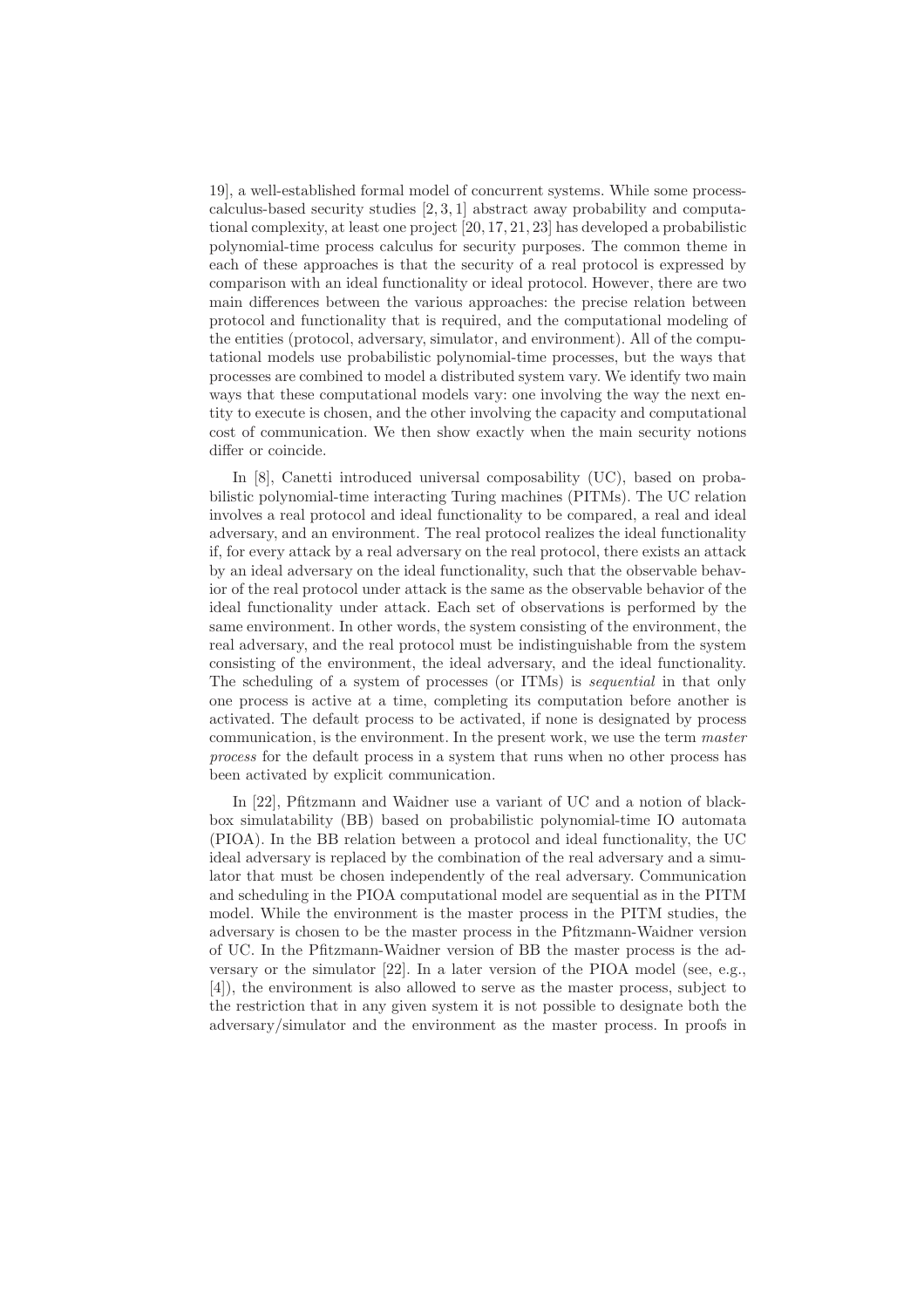

Fig. 1. Equivalences and implications between the security notions in SPPC

cryptography, another variant of BB is often considered in which the simulator may depend on the real adversary or its complexity. We call this variant Weak BB (WBB) and the previous one Strong BB (SBB).

In [17, 21, 23, 24]. Mitchell et al. have used a form of process equivalence, where an environment directly interacts with the real and ideal protocol. The computational model in this work is a probabilistic polynomial-time processes calculus (PPC) that allows concurrent (non-sequential) execution of independent processes. The process equivalence relation gives rise to a relation between protocols and ideal functionalities by allowing a simulator to interact with the ideal functionality, resulting in a relation that we call strong simulatability, SS [15]. The difference between SS and SBB is that in SBB, the environment and the adversary are separated while the SS environment also serves as the adversary.

Contribution of the paper. In this paper, we clarify the relationships between UC, SBB, WBB, SS under different placements of the master process and an additional issue involving the ability to define a "forwarding" process that forwards communication from one process to another. While it seems intuitively reasonable that such a forwarder can be placed between two processes without changing the overall behavior of the system, this may violate complexity bounds if a polynomial-time forwarder must be chosen before the sending or receiving process. If the time bound of the sender, for example, exceeds the time bound of the forwarder, then some sent messages may be lost because the time bound of the forwarder has been exhausted. This is relevant to our study because some equivalence proofs require the existence of forwarders that cannot be exhausted.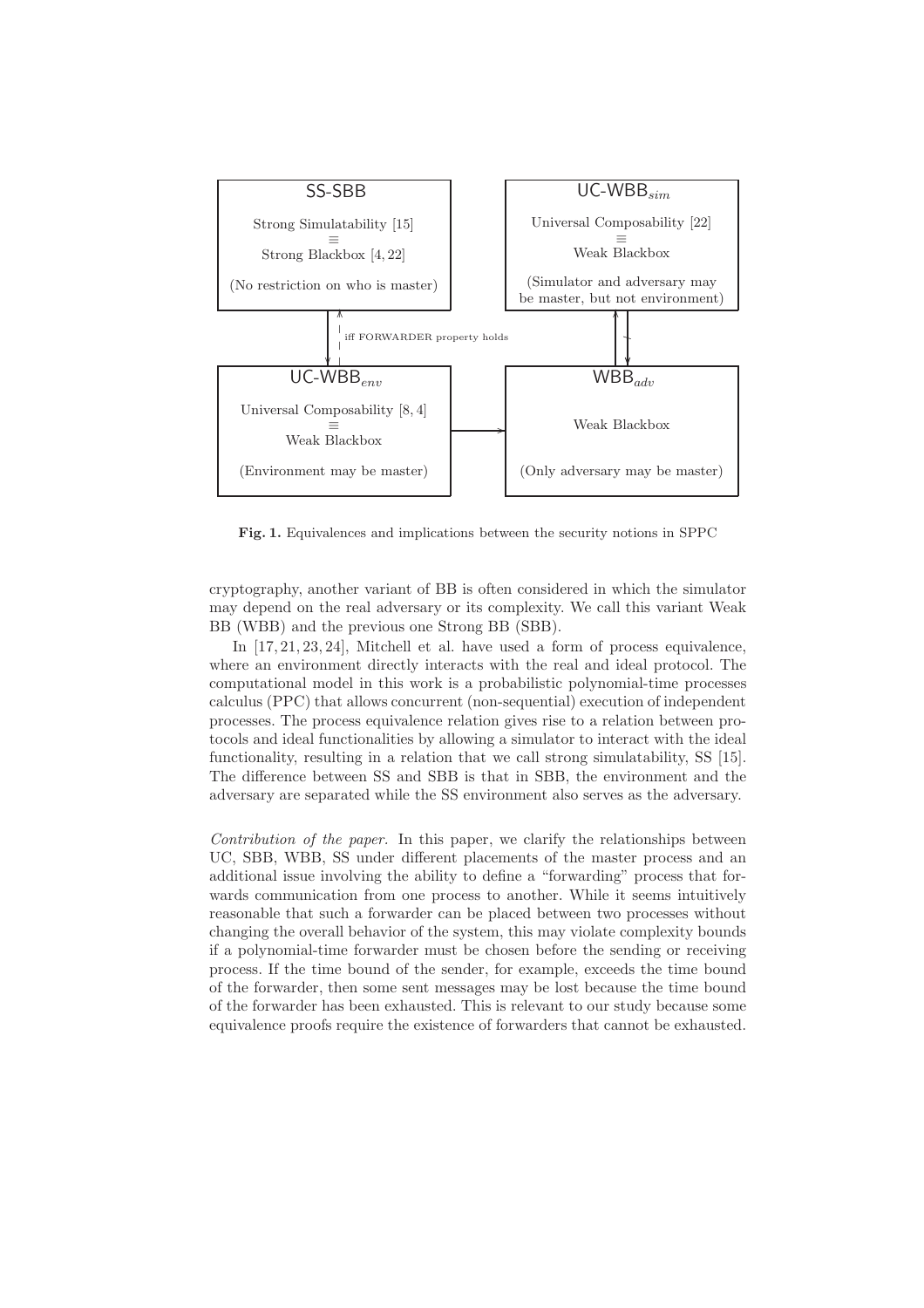Our main results are summarized in Figure 1. Each of the four boxes in this figure stands for a class of equivalent security notions. Specifically, if a real and ideal protocol are related by one notion in this class, then they are also related by all other notions in this class. A solid arrow from one class to another indicates that relations in the first class imply relations in the second class. The implication indicated by the dashed arrow is contingent on whether the aforementioned forwarding property holds for the processes in question.

The proofs of equivalence and implication between security notions are axiomatic, using a relatively small set of clearly stated equivalence principles involving processes and distributed systems. This approach gives us results that carry over to a variety of computational models. Our axiomatic system is proved sound for a specific computational model, a sequential probabilistic polynomialtime process calculus (SPPC), developed for the purpose of this study. SPPC is a sequential model, allowing only one process to run at a time. When one process completes, it sends an output indicating which process will run next. This calculus is close to PIOA and PITM in expressiveness and spirit, while (1) providing a syntax for writing equations between systems of communicating machines and (2) being flexible enough to capture different variants of security notions, including all variants of SS, SBB, WBB, and UC discussed in this paper. Our results about these security notions formulated over SPPC are:

- 1. Equivalences between security notions.
	- (a) The different forms of Strong Simulatability and Strong Blackbox obtained by varying the entity that is the master process are all equivalent. This equivalence class, denoted SS-SBB, is depicted in the top-left box in Figure 1 and includes placements of the master process as considered for Strong Blackbox in [4, 22]
	- (b) All variants of Universal Composability and Weak Blackbox in which the environment may be the master process are equivalent. This equivalence class, denoted  $UC-WBB_{env}$ , is depicted in the bottom-left box in Figure 1 and includes placements of the master process as considered for Universal Composability in [8, 4].
	- (c) All variants of Universal Composability and Weak Blackbox in which the simulator and the adversary may be the master process, but not the environment are equivalent. This equivalence class, denoted  $UC-WBB_{sim}$ , is depicted in the top-right box in Figure 1 and includes placements of the master process as considered for Universal Composability in [22].
	- (d) All variants of Weak Blackbox where the adversary may be the master process, but neither the environment nor the simulator may play this role are equivalent. This equivalence class, denoted  $WBB_{adv}$ , is depicted in the bottom-right box in Figure 1.
- 2. Implications between the classes.
	- (a) SS-SBB implies  $UC-WBB_{env}$ . In particular, Strong Blackbox with placements of the master process as considered in [4, 22] implies Universal Composability with placements of the master process as considered in [8, 4].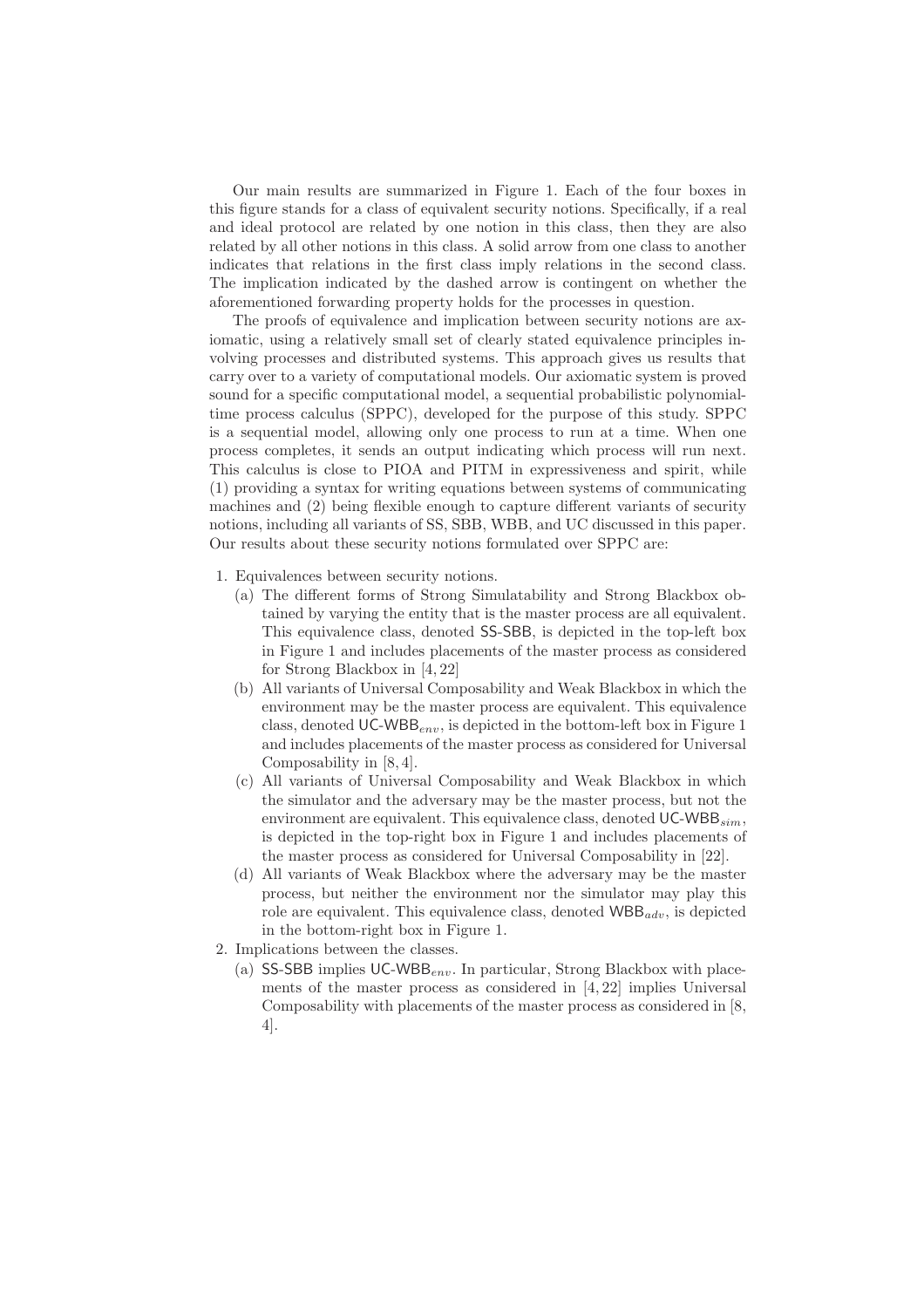- (b)  $UC-WBB_{env}$  implies  $WBB_{adv}$ .
- (c)  $WBB_{adv}$  implies UC-WBB<sub>sim</sub>. In particular, Strong Blackbox with placements of the master process as considered in [4, 22] and Universal Composability with placements of the master process as considered in [8, 4] implies Universal Composability with placements of the master process as considered in [22].
- 3. Separations between the classes.
	- (a) The security notions in  $UC-WBB_{env}$  are strictly weaker than those in SS-SBB in any computational model where the forwarding property (expressed precisely by the FORWARDER axiom) fails. Since this property fails in the PITM model [8] and the buffered PIOA model [4], it follows that  $UC-WBB_{env}$  does not imply SS-SBB in these models. This contradicts a theorem claimed in [4]. However, the forwarding property holds in SPPC and the buffer-free PIOA model for most protocols of interest. In these cases,  $UC-WBB_{env}$  implies SS-SBB.
	- (b) The security notions in  $UC-WBB_{sim}$  are strictly weaker than the notions in  $WBB_{adv}$ , and hence, the notions in UC-WBB<sub>env</sub> and SS-SBB. In particular, the Universal Composability relation with placements of the master process as considered in [22] does neither imply the Strong Blackbox relations with placements of the master process as considered in [4, 22] nor Universal Composability relations with placements of the master process as considered in [8, 4].

These results all show that the relationship between universal composability and black-box simulatability is more subtle than previously described. One consequence is that when proving compositional security properties by a black-box reduction, care must be taken to make sure that the computational model gives appropriate power to the environment. In particular, the composability theorem of Canetti [8] does not imply that blackbox simulatability is a composable security notion, over any computational model in which the forwarding property (expressed by the FORWARDER axiom) is not satisfied.

Outline of the paper. Section 2 defines the sequential polynomial-time process calculus SPPC, with security relations defined precisely in Section 3. The main results are given in Section 4, with consequences for PIOA and PITM models developed in Section 5. In Section 6, we briefly consider a less prominent security notion, called reactive simulatability in [5] and security with respect to specialized simulators in [9], and relate it to the other notions.

Full definitions, proofs, and further explanations are provided in a technical report [14]. This technical report also proves a composition theorem for SPPC that is similar to the composition theorem for ITMs established by Canetti [8].

## 2 Sequential Probabilistic Process Calculus

In this section, we introduce Sequential Probabilistic Process Calculus (SPPC) as a language-based computational model for studying security notions (see [14] for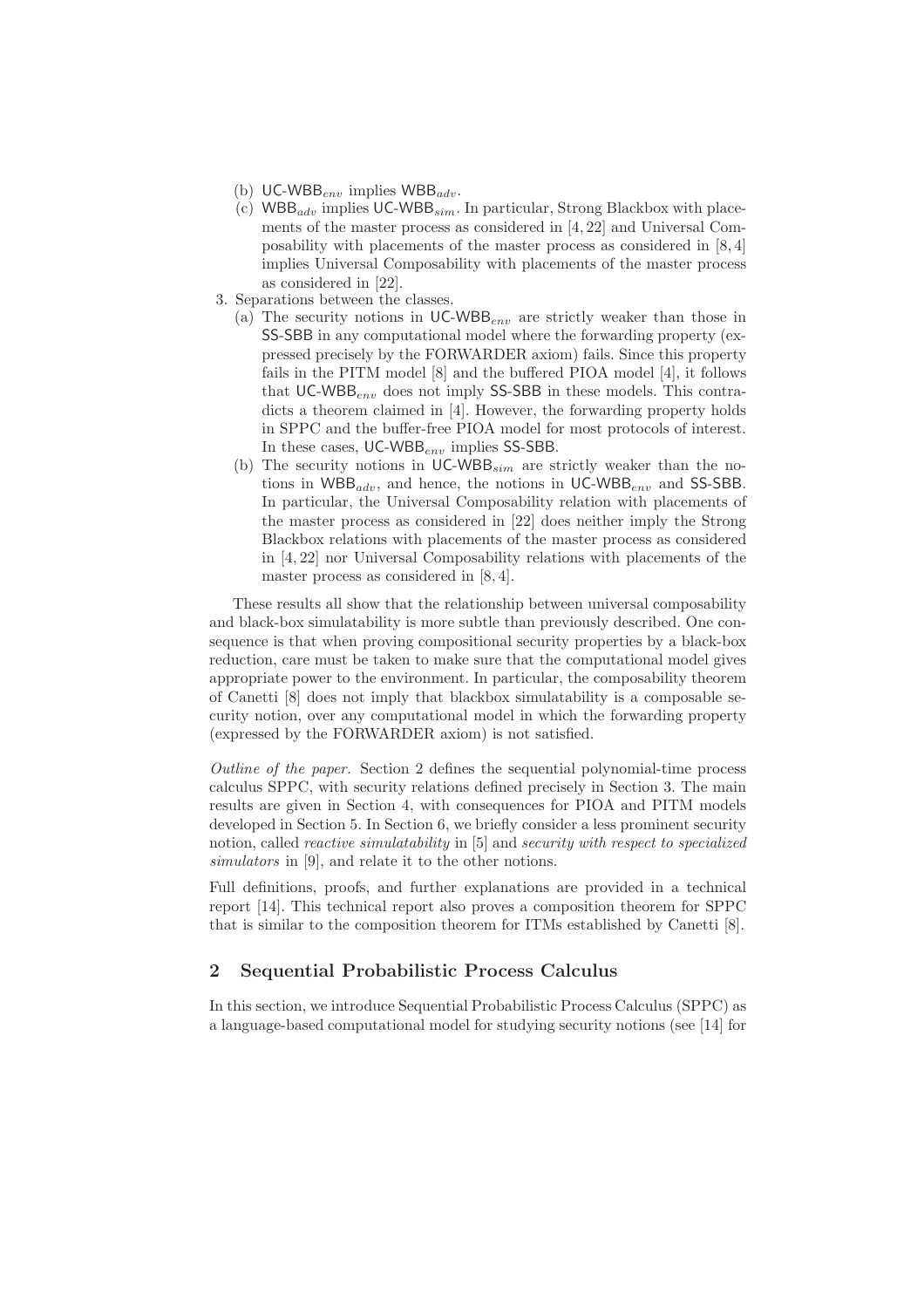

Fig. 2. Probabilistic polynomial-time machines in SPPC

a detailed technical presentation and further explanation). We start by discussing how individual probabilistic polynomial-time machines are modelled in SPPC and then explain how to build and execute systems of interacting machines. Our exposition parallels that of related models [8, 22, 5].

Single probabilistic polynomial-time machines. In SPPC, single machines are of the form as depicted in Figure 2. For the time being, let us ignore the "guards" and the variables  $x_1, \ldots, x_k$ . Conceptually, a single machine is a black-box with internal state that receives inputs, performs polynomially-bounded computation and then produces outputs. Inputs are received on input channels and outputs are written on output channels. More precisely, single machines are restricted to receiving one input and producing at most one output at a time. While this at first might appear to be a restriction, it is not really a problem since any machine that sends multiple messages can be converted to a machine that stores internally (possibly using internal buffers) the messages it wants to send, and then sends the messages one at a time on request. In fact, this style of communication corresponds exactly to the manner in which communication is defined in other sequential models, notably the PIOA and PITM models [8, 22]. Also, just as in these models, the overall runtime of a machine is bounded by a polynomial in the security parameter and does not depend on the number or length of inputs sent to the machine.

The channels of a single machine in SPPC correspond to ports in the PIOA model and to tapes in the PITM model. However, while messages on channels (and ports) are removed when read, this is not the case for tapes. Nevertheless, tapes can be modelled by adding machines, one for each input channel, which simulate the tapes in the obvious way. The "main machine" will then receive its input from the "tape machines". In the PIOA model, buffer machines serve a similar purpose. Note that while in SPPC and the PIOA model, the number of input and output channels/ports is not restricted, in Canetti's PITM model only one pair of input/output and input/output communication tapes is considered.

In SPPC, machines can preprocess their input using guards (see Figure 2) which are deterministic polynomial-time machines that are placed on input chan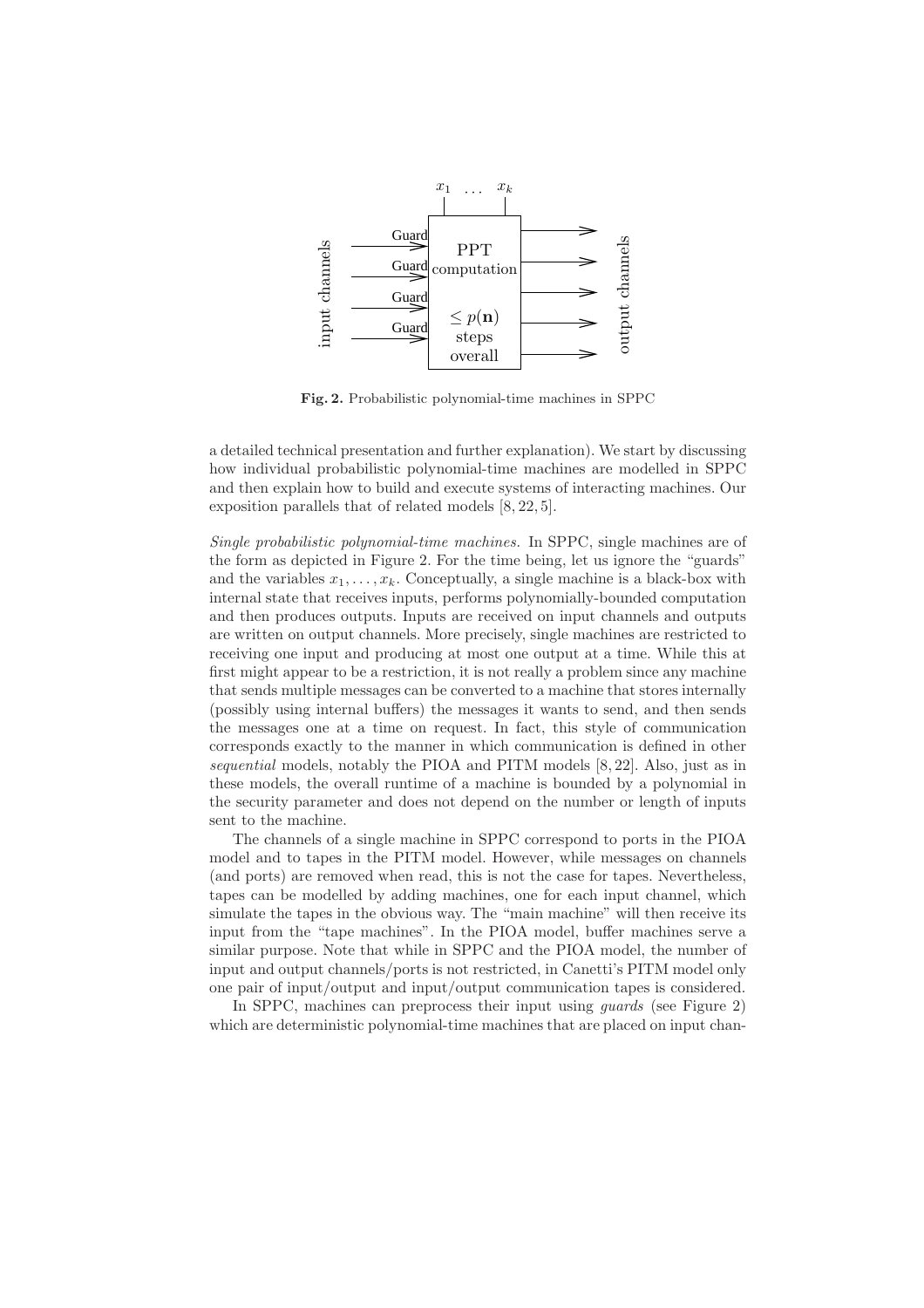nels. Given an input on the channel, a guard may accept or reject the input. If rejected, the process does no computation. If accepted, the process receives the output of the guard. This may be different from the input, e.g., a guard can eliminate unnecessary information or transform data. The computation performed by the guard may depend on the current internal state of the process. Its runtime is polynomially-bounded in the security parameter per invocation and is not factored into the overall runtime of the process using the guard. In particular, a guard can be invoked an unbounded number of times. Since guards allow a process to discard messages without incurring a computation cost, attempts to "exhaust" a process by sending many useless messages to the process can be defeated. Additionally, using guards we can simulate an unbounded number of "virtual" channel names by prefixing each message with a session id and/or party name and then stipulating that the guards accept only those messages with the right header information. Such an ability is required for systems with a polynomial number of machines, e.g., multiparty protocols, or with multiple instances of the same protocol. While mechanisms analogous to guards are absent in other models, notably [22, 8], a newer version of PIOA [6] has a length function that, when set to zero, prevents messages from being received by the machine. This corresponds to a guard which rejects all inputs and so can be used to help avoid exhaustion attacks. However, it does not help in the creation of a mechanism analogous to virtual channels.

As mentioned above, guards can be invoked an unbounded number of times without being exhausted and in every invocation their runtime is bounded by a polynomial in the security parameter—the runtime could even depend on the length of the input. Hence, the runtime of a single machine including the guards is polynomially bounded in the security parameter and the number of invocations. However, the overall runtime of a single machine excluding the guards is polynomially bounded in the security parameter alone, and hence, such a machine can produce at most polynomially many output messages overall in the security parameter. Now, since guards can only be triggered by messages sent by single machines, it follows that in a system of polynomially many machines guards are only invoked a polynomial number of times in the security parameter. As shown in [14], from this we can conclude that such systems can be simulated by a probabilistic polynomial time Turing machine.

In SPPC, a machine may have auxiliary input, just like auxiliary input can be given to the interacting Turing machines in Canetti's model. This input is written on specific tapes before a (system of) machines is run. If such auxiliary input is used, it results in a non-uniform computational model. The tapes are represented by  $x_1, \ldots, x_k$  (see Figure 2). Just like in Canetti's model, we only allow the environment machine to use auxiliary input. However, whether the environment machine is uniform or not does not affect the results presented in this paper.

Formally, in SPPC a single machine is defined by a process expression P. Such an expression corresponds to a description of an interacting Turing machine in the PITM model or an I/O automaton in the PIOA model. A process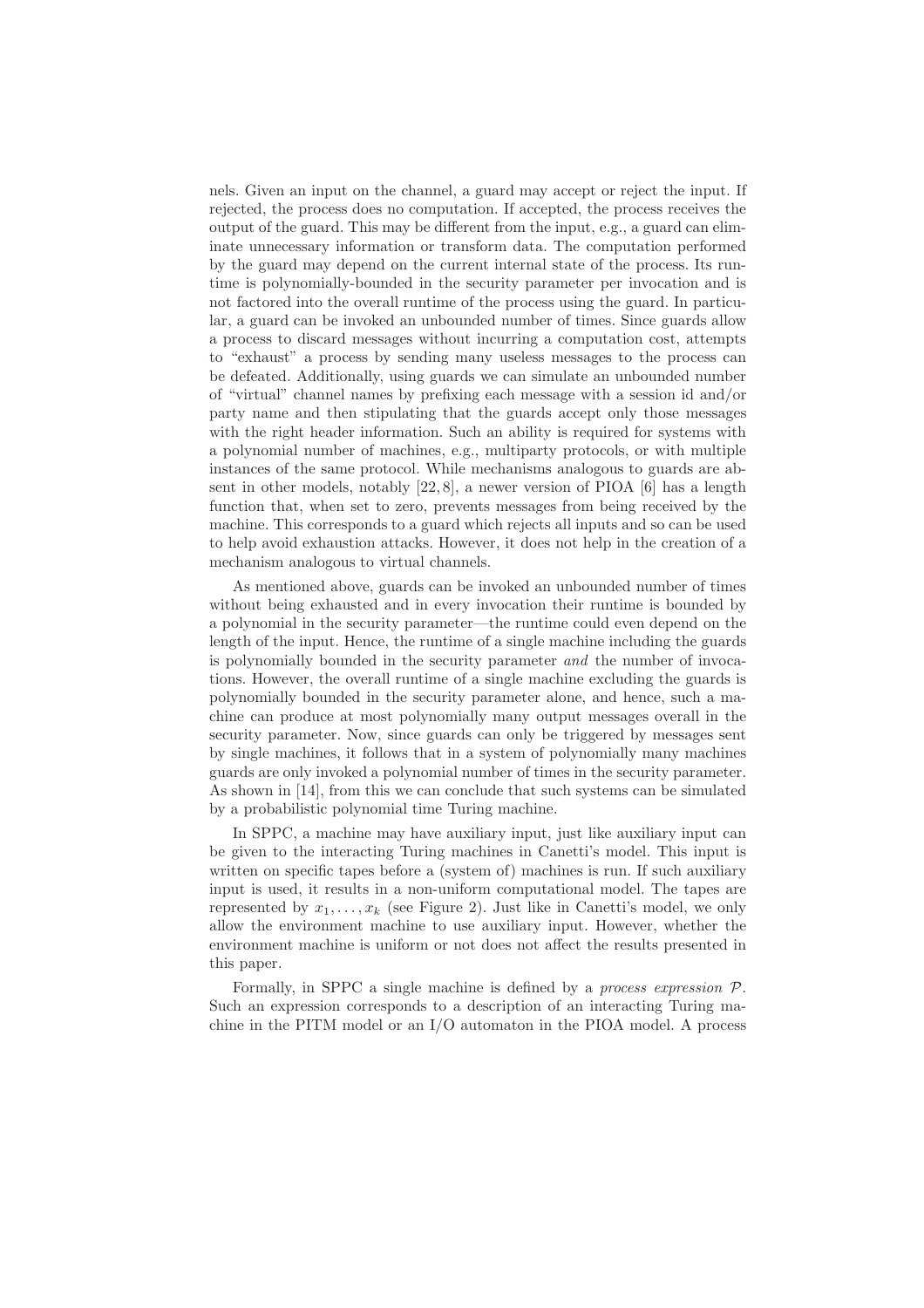expression is always parameterized by the security parameter n and possibly so-called free variables  $x_1, \ldots, x_k$ , which represent the tapes for the auxiliary input mentioned above. Therefore, we sometimes write  $\mathcal{P}(x_1, \ldots, x_k)$  instead of  $P$ . A process expression with value  $i$  chosen for the security parameter and values  $\vec{a}$  (the auxiliary inputs) substituted for its free variables  $\vec{x}$  yields a process  $\mathcal{P}(\vec{a})^{\mathbf{n}-i}$ . A process corresponds to an interacting Turing machine where the security parameter is written on the security parameter tape and the auxiliary input is written on the input tape. Hence, a process can perform computations as soon as it receives input on the input channels. As an expositional convenience, we will use the terms 'process expression' and 'process' interchangeably. A process expression is called open if it has free variables, and closed otherwise. Hence, open process expressions correspond to non-uniform machines and closed expressions to uniform ones.

Systems of interacting machines. In SPPC, a system of interacting machines is simply a multiset of single machines where an output channel of one machine connects directly to an identically-named input channel of another machine. The manner in which these machines are wired together is uniquely determined by the channel names since we stipulate that no two machines have the same input and output channel names respectively. After a machine  $M_1$  has sent a message on an output channel, the machine waits to receive input on an input channel. The message sent on the output channel is immediately received by the machine  $M_2$  that has an identically-named input channel. If the guards on the input channel of this machine accepts the message, then  $M_2$  may perform some computation and produce one output message. While  $M_2$  now waits for new input on its input channels, the output message (if any) is processed by the next receiving machine, and so on. If there is no receiving machine, or the guard of the receiving machine rejects the message, or no output message is produced, computation would halt since no machine is triggered. To avoid this, in a system of machines, one machine is always declared to be a master machine, also called master process, and this machine is triggered if no other machine is.

In SPPC, given process expressions  $\mathcal{P}_1, \ldots, \mathcal{P}_n$ , each representing a single machine, the combined system of machines is denoted by the process expression  $\mathcal{P}_1$  |  $\cdots$  |  $\mathcal{P}_n$ . Instead of interpreting  $\mathcal{P}_1$  |  $\cdots$  |  $\mathcal{P}_n$  as a system of *n* single machines, one can consider this system as a single machine (consisting of  $n$  submachines). This corresponds to the transformation, in the PIOA model, of a system of fixed, finite number of machines into a single machine. However, in SPPC we can apply such transformations to systems containing a polynomial number of machines as well.

With the bounded replication operator  $\mathcal{L}_{q(n)}$   $\mathcal{P}$ , where  $q(n)$  is some polynomial in the security parameter and  $\mathcal P$  is a process expression (representing a single machine or a system of machines), systems containing a polynomial number of machines can be described. The process expression  $\mathcal{L}_{q(n)}$   $\mathcal{P}$  stands for a  $q(\mathbf{n})$ -fold parallel composition  $\mathcal{P} \uparrow \cdots \uparrow \mathcal{P}$ . Note that in such a system, different copies of  $\mathcal P$  have the same input and output channels. However, as discussed earlier, guards allow us to send messages to (virtual) channels of particular copies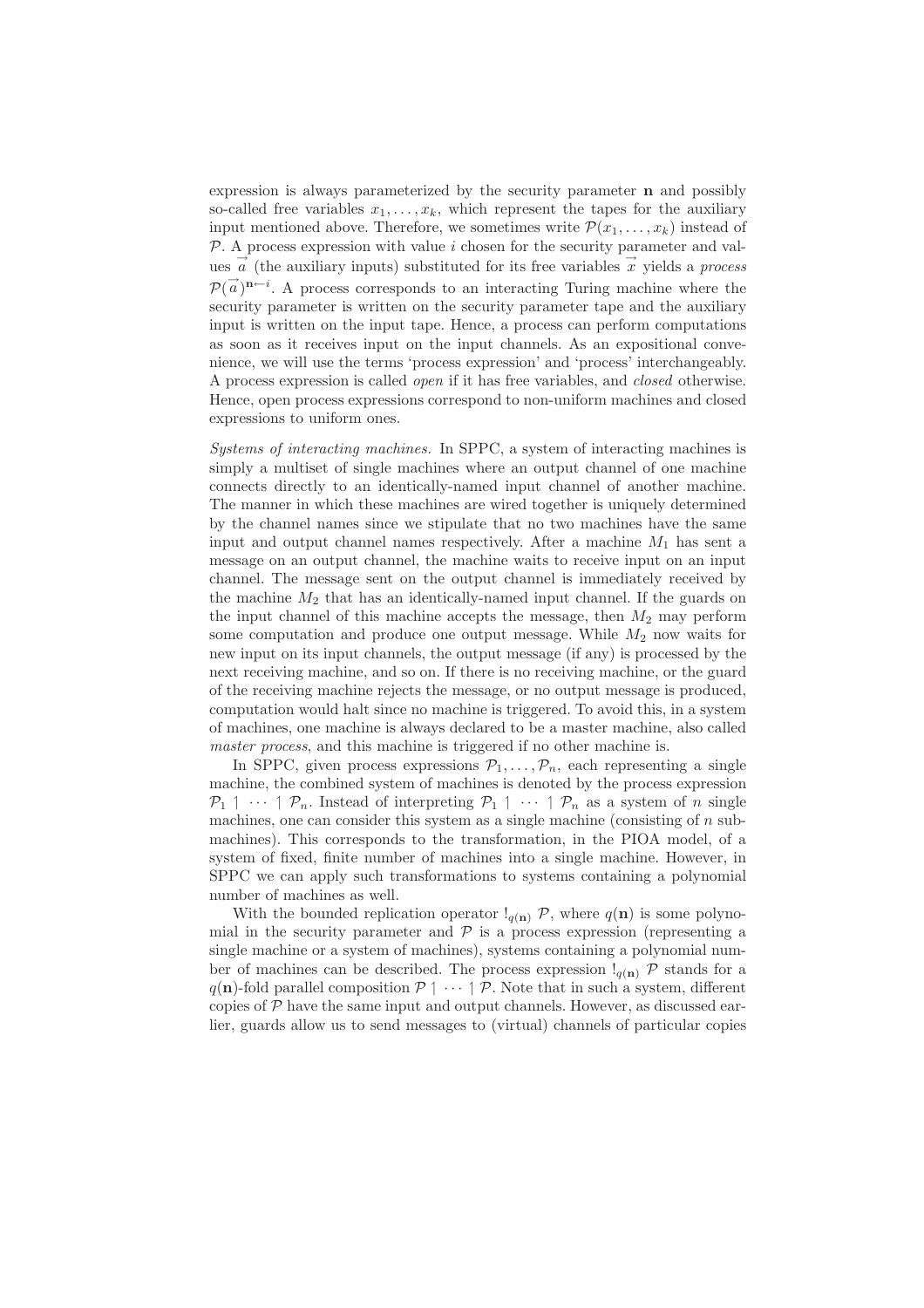of a protocol. Bounded replication can be combined with parallel composition to build bigger systems such as  $!_{q_1(n)}$  ( $\mathcal{P}_1 \upharpoonright \mathcal{P}_2 \upharpoonright \mathcal{P}_{q_3(n)} \mathcal{P}_3$ ).

We note that the details of the communication model, such as a specific activation order of entities, the communication primitives available (such as insecure, authenticated, or secure channels), and specific forms of buffering, are not explicitly modelled in SPPC. The driving philosophy behind the design of SPPC is to move such details into the specification of the protocol rather than explicitly encoding them into the model. This makes SPPC simple and flexible, thereby allowing easy formulation of a variety of security notions.

As described earlier, since our execution model is sequential, computation may not proceed if currently executing machine produces no output, or a receiving machine rejects an input. In order to ensure that computation proceeds even in this case, we identify a master process by using a special input channel start. In case no output is produced by a machine, a fixed value is written on start thereby triggering the master process. The master process is also the first machine to be activated when execution starts.

Additionally, in studying security notions, it will be useful to define the output of a system. We do so by writing a bit, the output, onto an output channel named decision. The machine containing this channel is called the *decision* process. Given a process expression  $\mathcal{R}(\vec{x})$  with free variables  $\vec{x}$ , we denote by Prob $[\mathcal{R}(\vec{a})^{\mathbf{n}\leftarrow i} \leadsto 1]$  the probability that  $\mathcal R$  with security parameter i and substitution of values  $\vec{a}$  for its variables  $\vec{x}$  outputs a 1 on decision. Recall that  $\mathcal{R}(\vec{a})^{n-i}$  denotes the process obtained from the process expression R by replacing the security parameter **n** by a value i and replacing the variables  $\vec{x}$  by values  $\vec{a}$ . Two process expressions  $\vec{\mathcal{P}}(\vec{x})$  and  $\mathcal{Q}(\vec{x})$  are called *equivalent* or *indistin*guishable, written  $\mathcal{P}(\vec{x}) \equiv \mathcal{Q}(\vec{x})$ , iff for every polynomial  $p(\mathbf{n})$  there exists  $i_0$ such that  $|\text{Prob}[\mathcal{P}(\vec{a})^{\mathbf{n}-i} \leadsto 1] - \text{Prob}[\mathcal{Q}(\vec{a})^{\mathbf{n}-i} \leadsto 1]| \leq 1/p(i)$  for every  $i \geq i_0$ and every tuple  $\overrightarrow{a}$  of bit strings.

We call machines which are neither master nor decision processes regular. A machine which is both master and decision is called a *master decision process*. In what follows, by  $R$ ,  $M$ ,  $D$ , and  $MD$  we denote the set of all closed regular processes, closed master processes, open or closed decision processes, and open or closed master decision processes, respectively.

## 3 The Security Notions and Their Variants

In this section, we formulate the security notions and their variants. In order to do so, we must first define which SPPC expressions constitute well-formed systems of interacting machines. We will do so by specifying how machines are connected together.

We start by defining the communication interfaces of individual processes. A process uses directional external channels—input and output external channels to communicate with other machines. These channels are partitioned into two types: network channels and IO channels. The channels start and decision are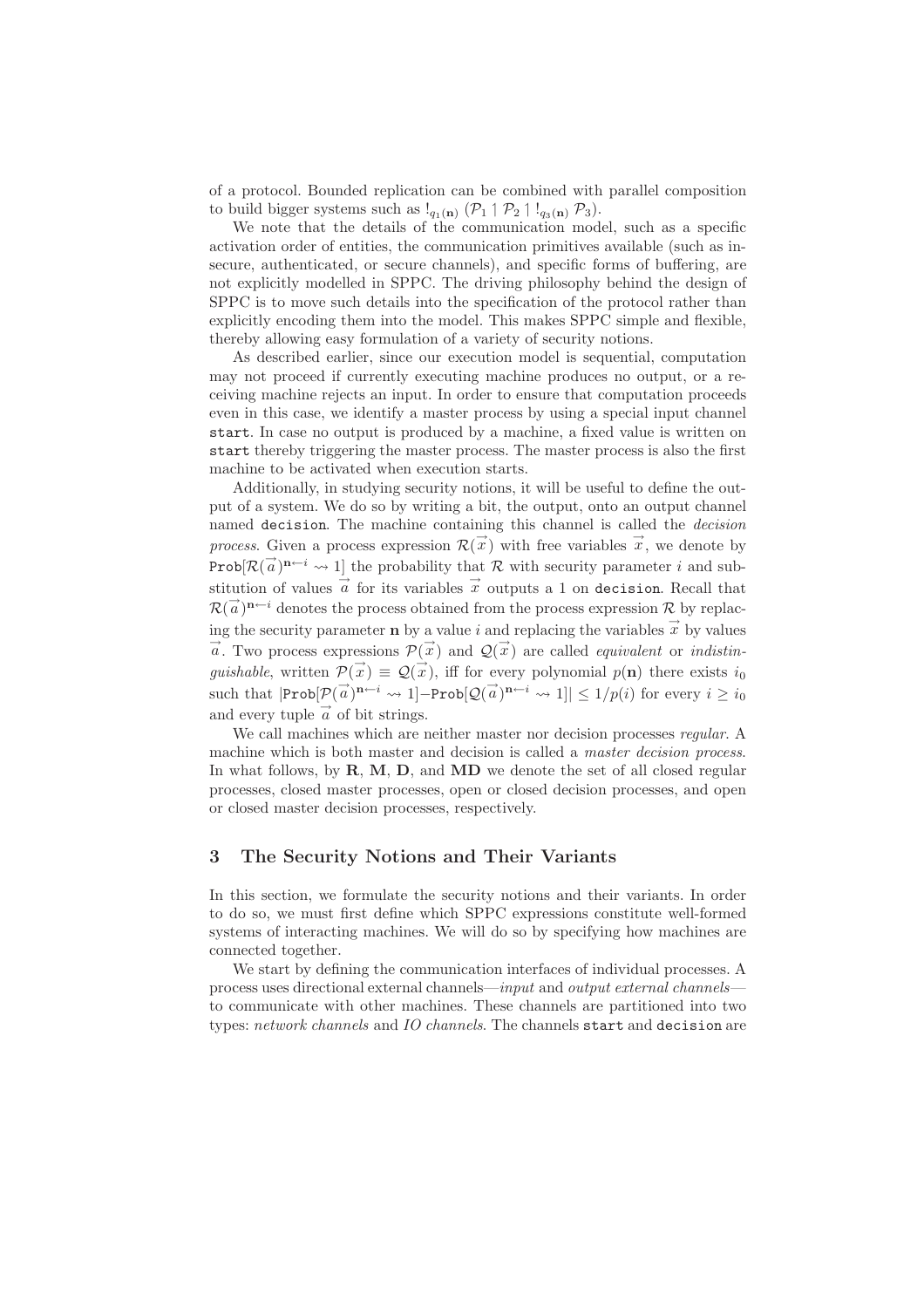respectively defined to be input and output IO channels. Input channels connect to identically-named output channels of the same type.

If  $P$  represents a protocol, then an adversary  $A$  connects to the network channels of  $P$  while an environment  $E$  connects to the IO channels of  $P$  and A. Formally, two processes,  $P$  and  $Q$ , are *compatible* if they have the same set of external channels. We say that two processes are  $IO$ -compatible if they have the same set of IO channels and disjoint sets of network channels. A process expression  $Q$  is *connectible* for  $P$  if each common external channel of  $P$  and  $Q$ has the same type in both and complementary directions. A process expression A is adversarially connectible for  $P$  if A is connectible for  $P$  and the set of external channels of  $A$  is disjoint from the set of IO channels of  $P$ . Thus an adversary can only connect on the network channels of a protocol. Similarly,  $\mathcal E$ is environmentally connectible for  $P$  if it can only connect on the IO channels of  $\mathcal{P}$ .

We can now define what it means for a process to be an adversary, environment, or simulator. We do so in a parametric fashion so that we can succinctly represent the variants of a security notion. Given a set of processes C we define: a)  $Env_{\mathbf{C}}(\mathcal{P})$  to be the set of all processes in C that are environmentally connectible for P, b)  $Adv_{\mathbf{C}}(\mathcal{P})$  to be the set of all processes in C that are adversarially connectible for P, c)  $Sim_{\mathbf{C}}(\mathcal{P}, \mathcal{F})$  to be the set of all processes S in C that are adversarially connectible for  $\mathcal F$  and such that  $\mathcal S \upharpoonleft \mathcal F$  is compatible with  $\mathcal{P}$ , d)  $Con_{\mathbb{C}}(\mathcal{P})$  to be the set of all processes in C that are connectible for  $\mathcal{P}$ .

Definition 1. Let A (real adversaries), I (ideal adversaries), E (environments), and  $S$  (simulators) be sets of process expressions, and  $P$  (the real protocol) and  $F$  (the ideal functionality/protocol) be IO-compatible process expressions.

- Strong Simulatability  $(SS): SS_{(S,E)}(\mathcal{P}, \mathcal{F})$  iff  $\exists S \in Sim_S(\mathcal{P}, \mathcal{F}) \forall \mathcal{E} \in Con_E(\mathcal{P})$ :  $\mathcal{E} \upharpoonright \mathcal{P} \equiv \mathcal{E} \upharpoonright \mathcal{S} \upharpoonright \mathcal{F}$ , i.e., there exists a simulator such that no environment can distinguish whether it is interacting with the real protocol or the ideal functionality-simulator combination.
- Strong Blackbox Simulatability (SBB):  $SBB_{(A,S,E)}(\mathcal{P},\mathcal{F})$  iff  $\exists \mathcal{S} \in Sim_S(\mathcal{P},\mathcal{F})$  $\forall A \in Adv_{\mathbf{A}}(\mathcal{P}) \forall \mathcal{E} \in Env_{\mathbf{E}}(\mathcal{A} \mid \mathcal{P}) : \mathcal{E} \mid \mathcal{A} \mid \mathcal{P} \equiv \mathcal{E} \mid \mathcal{A} \mid \mathcal{S} \mid \mathcal{F}, \text{ i.e., there}$ exists a simulator such that for all adversaries, no environment can distinguish whether it is interacting with the real protocol-adversary combination or the ideal functionality-simulator-adversary combination.
- Weak Blackbox Simulatability (WBB):  $WBB_{(A, S, E)}(\mathcal{P}, \mathcal{F})$  iff  $\forall A \in Adv_{A}(\mathcal{P}) \exists S \in$  $Sim_{\mathbf{S}}(\mathcal{P},\mathcal{F})\forall \mathcal{E}\in Env_{\mathbf{E}}(\mathcal{A}\mid \mathcal{P}): \mathcal{E}\mid \mathcal{A}\mid \mathcal{P}\equiv \mathcal{E}\mid \mathcal{A}\mid \mathcal{S}\mid \mathcal{F},$  i.e., for each adversary there exists a simulator such that no environment can distinguish whether it is interacting with the real protocol-adversary combination or the ideal functionality-simulator-adversary combination.
- Universal Composability (UC):  $UC_{(A,I,E)}(\mathcal{P},\mathcal{F})$  iff  $\forall A \in Adv_{A}(\mathcal{P}) \exists \mathcal{I} \in Sim_{I}(A \mid \mathcal{F})$  $\mathcal{P}, \mathcal{F}$ )  $\forall \mathcal{E} \in Env_{\mathbf{E}}(\mathcal{A}|\mathcal{P}) : \mathcal{E} \upharpoonright \mathcal{A} \upharpoonright \mathcal{P} \equiv \mathcal{E} \upharpoonright \mathcal{I} \upharpoonright \mathcal{F}, i.e., for each real adver$ sary there exists an ideal adversary such that no environment can distinguish whether it is interacting with the real protocol-real adversary combination or the ideal functionality-ideal adversary combination.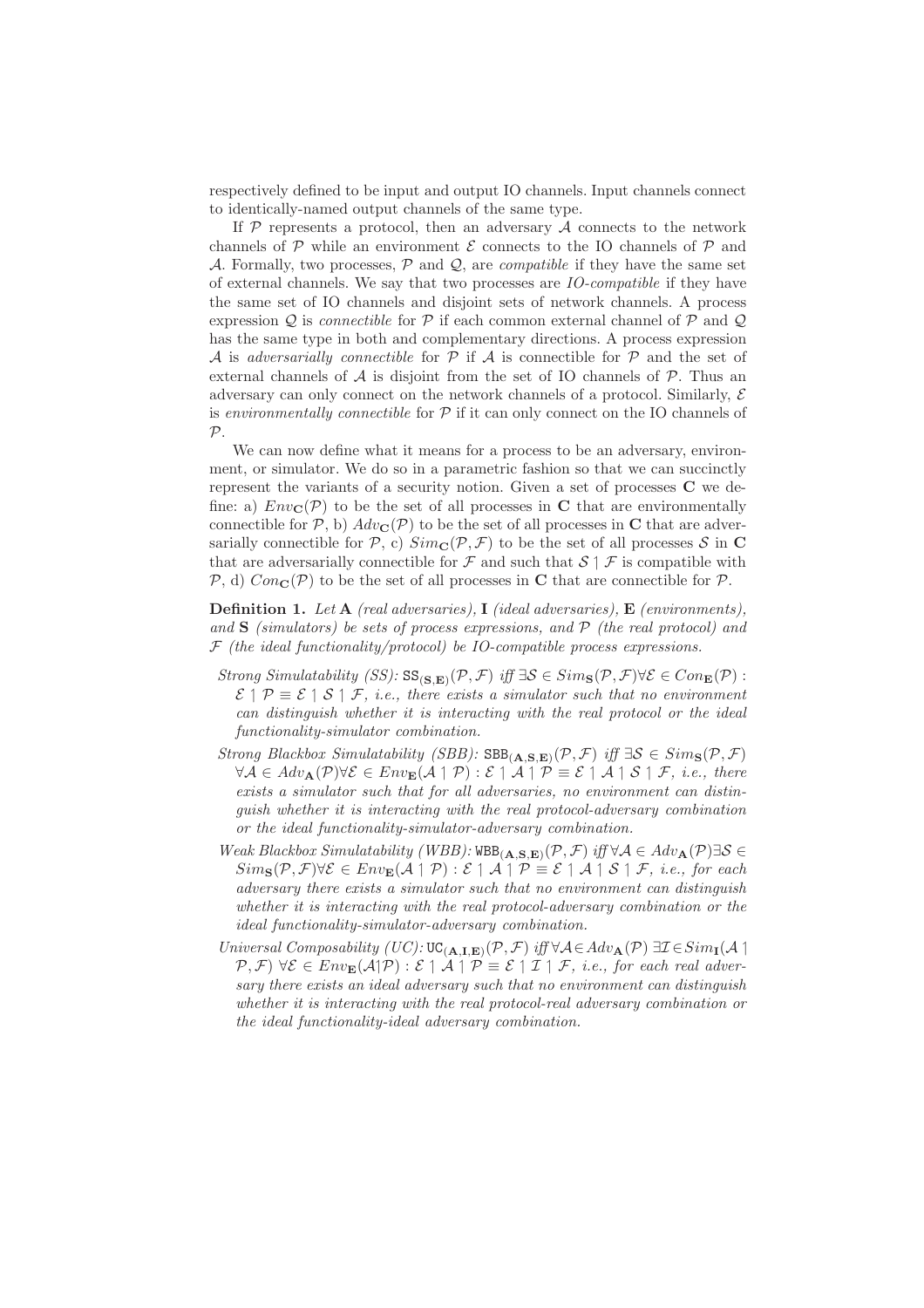#### 4 Relationships Between the Security Notions

In this section, we examine the relationships between the security notions introduced in the previous section. The instances of each security notion are obtained by assigning roles (decision, master, regular) to the various entities (environment, real and ideal adversary, simulator, real and ideal protocol). The environment is always the decision process, and the real and ideal protocols are always regular processes. So, the variants of each security notion differ only wrt the entity that assumes the role of the master process. Formally, the variants are obtained by defining the sets  $A$ ,  $I$ ,  $S$ , and  $E$  to be one of the sets  $R$ ,  $M$ ,  $D$ , and  $MD$ . For example, the security notion considered in [8] is  $UC_{(R,R,MD)}(\mathcal{P}, \mathcal{F})$ . Here,  $\mathcal P$  and  $F$  are UC with the environment as the master decision process and the real and ideal adversary as regular processes. Another variant of UC considered in [4] is  $UC_{(M,M,MD)}(\mathcal{P},\mathcal{F})$ . Here, the environment is the master decision process and the real and ideal adversaries are the master processes. Notice that although both the environment  $\mathcal E$  and the real/ideal adversary  $\mathcal A/\mathcal I$  may play the role of the master process, in any specific setting, according to our definitions, exactly one of  $\mathcal E$  or  $\mathcal A/\mathcal I$  will actually be the master process. If the real adversary is the master process, then the ideal adversary must be master as well; furthermore, the environment cannot be master (as it would not be environmentally valid if it also had the start channel). Conversely, if the adversary is not the master (i.e., does not have the start channel), then the environment may be the master. Note that combinations without a master process or a decision process do not make sense since no computation can take place in their absence or no decision can be generated, i.e., no process can write on the channel decision. Henceforth, we omit such combinations. We will consider combinations where we require a certain entity to play the role of the master by saying that this entity is a process expression in  $M \setminus R$ . In variants of these notions where the simulator  $\mathcal S$  plays the role of the master process, we allow the simulator to hand over control to  $A$  or  $E$  via a channel start', which replaces start in  $A$  and  $\mathcal E$ . Additionally, we also consider a variant of WBB where the simulator  $\mathcal S$  only depends on the complexity of  $A$  rather than on  $A$  in its entirety. We can easily show that these two variants are equivalent [14], and so we will not distinguish between them in what follows.

In the following theorems, the security notions are considered to be binary relations over the set of regular processes R.

Theorem 1. All variants of Strong Simulatability and Strong Blackbox obtained by varying the entity that is the master process are equivalent, i.e., the following identities hold:

 $SS_{(R, MD)}$  =  $SS_{(M, MD)}$  =  $SBB_{(R, R, MD)}$  =  $SBB_{(M, R, MD)}$  =  $SBB_{(M,R,D)}$  =  $SBB_{(M\setminus R,R,D)}$  =  $SBB_{(M\setminus R,R,MD)}$  =  $SBB_{(M,M,MD)}$  =  $\texttt{SBB}_{(\mathbf{R},\mathbf{M},\mathbf{M}\mathbf{D})} = \texttt{SBB}_{(\mathbf{M},\mathbf{M},\mathbf{D})}.$ 

We call this class of security notions SS-SBB. It includes placements of the master process as considered for Strong Blackbox in [4] and [22]. In [4], the environment,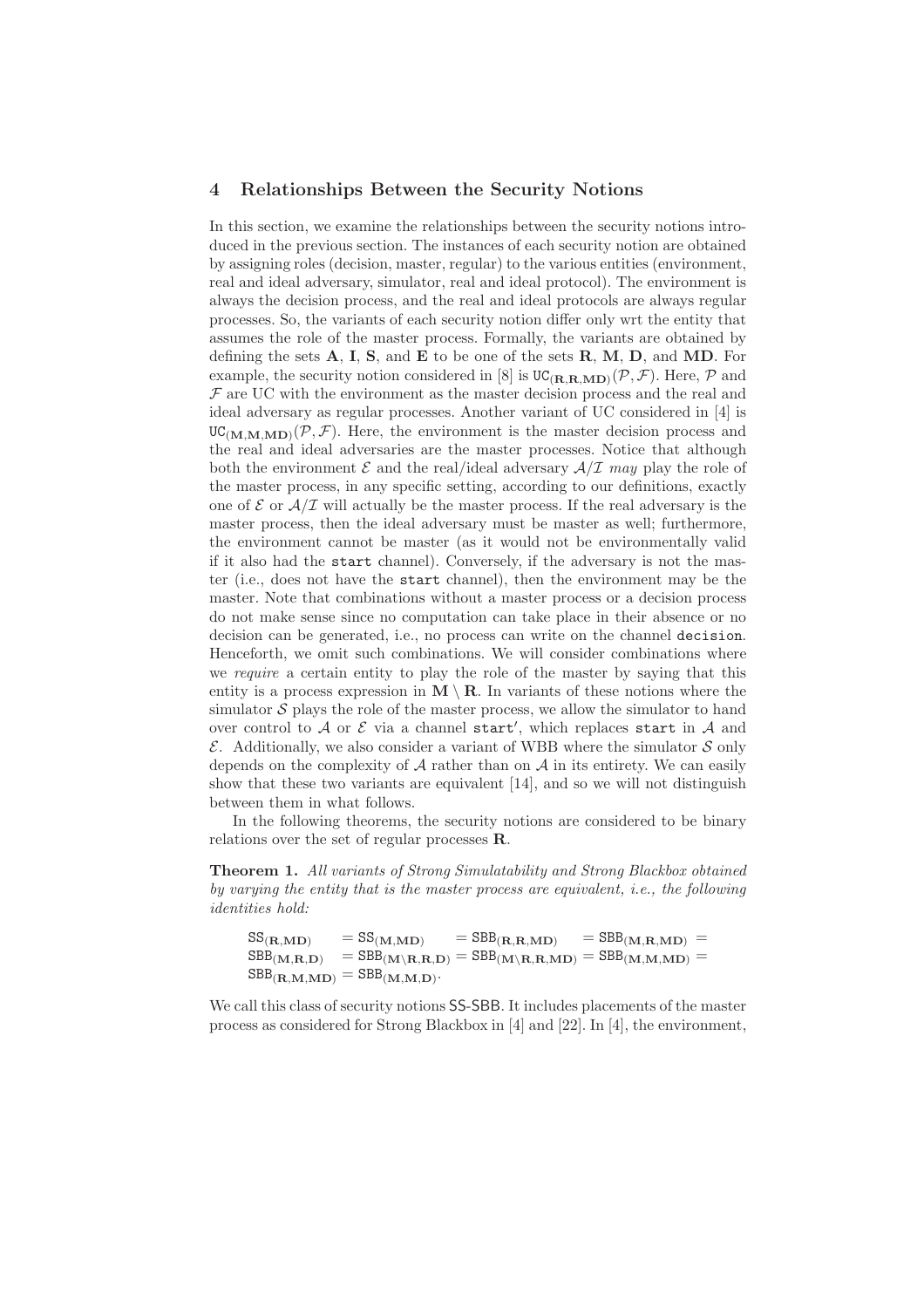the adversary, and the simulator may play the role of the master process, and hence, this corresponds to the notion  $SBB_{(M,M,MD)}$ . In [22], only the adversary and the simulator may be the master process, but not the environment, and hence, this corresponds to the notion  $SBB_{(M,M,D)}$ .

Recall that the difference between SS and SBB is that, in the latter notion, the environment and the adversary are separate entities, while in the former they are combined into one. Since the adversary and the environment can communicate freely, it is perhaps expected that the two notions should be equivalent. Theorem 1 bears out this intuition, and shows that the equivalences among the notions are independent of which entity plays the role of the master process. Consequently, there appears to be no technical benefit from treating the adversary and environment as two separate entities as in the SBB setting. We point out that in order to prove Theorem 1, it is important that situations in which the simulator is a master process do not differentiate between SS and SBB. This is true because such situations yield degenerate relations; for instance,  $SS_{(M\setminus R,MD)}$ is an empty relation. The reason is that the environment can exhaust a master simulator since whenever execution defaults to the simulator, it triggers the environment immediately. Hence the environment can repeatedly "ping" the simulator until its time-bound is exhausted. In a model in which the runtime of the simulator may depend on how often it is invoked by the environment, such exhaustion attacks would not be viable. In such a model, the notions SS and SBB may differ depending on whether or not the simulator plays the role of the master. Since such extensions are not studied in published work, we defer a detailed study to future work.

Theorem 2. All variants of Universal Composability and Weak Blackbox in which the environment may be the master process are equivalent, i.e., the following identities hold:

> $\text{UC}_{(\mathbf{R},\mathbf{R},\mathbf{M}\mathbf{D})} = \text{UC}_{(\mathbf{M},\mathbf{M},\mathbf{M}\mathbf{D})} = \text{WBB}_{(\mathbf{R},\mathbf{R},\mathbf{M}\mathbf{D})} =$  $\text{WBB}_{(\mathbf{M}, \mathbf{R}, \mathbf{M}\mathbf{D})} = \text{WBB}_{(\mathbf{M}, \mathbf{M}, \mathbf{M}\mathbf{D})} = \text{WBB}_{(\mathbf{R}, \mathbf{M}, \mathbf{M}\mathbf{D})}.$

We call this class of security notions  $UC-WBB_{env}$ . It includes placements of the master process as considered for Universal Composability in [8] and [4]. While in [8] only the environment may play the role of the master process, corresponding to the notion  $UC_{(R,R,MD)}$ , in [4] the adversary may play this role as well, corresponding to  $UC_{(M,M,\text{MD})}$ .

The fact that WBB implies UC follows simply by combining the simulator and real adversary to produce an ideal adversary. To go in the reverse direction, we consider what happens when instantiating the real adversary with a process that simply forwards messages between the protocol and the environment. The corresponding ideal adversary then serves as the simulator in the definition of WBB. We note that it is important that the runtime of the simulator be allowed to depend on the complexity of the real adversary. Note that as in the class SS-SBB, equivalence among the security notions in  $UC-WBB_{env}$  holds independently of whether or not the simulator may be the master process.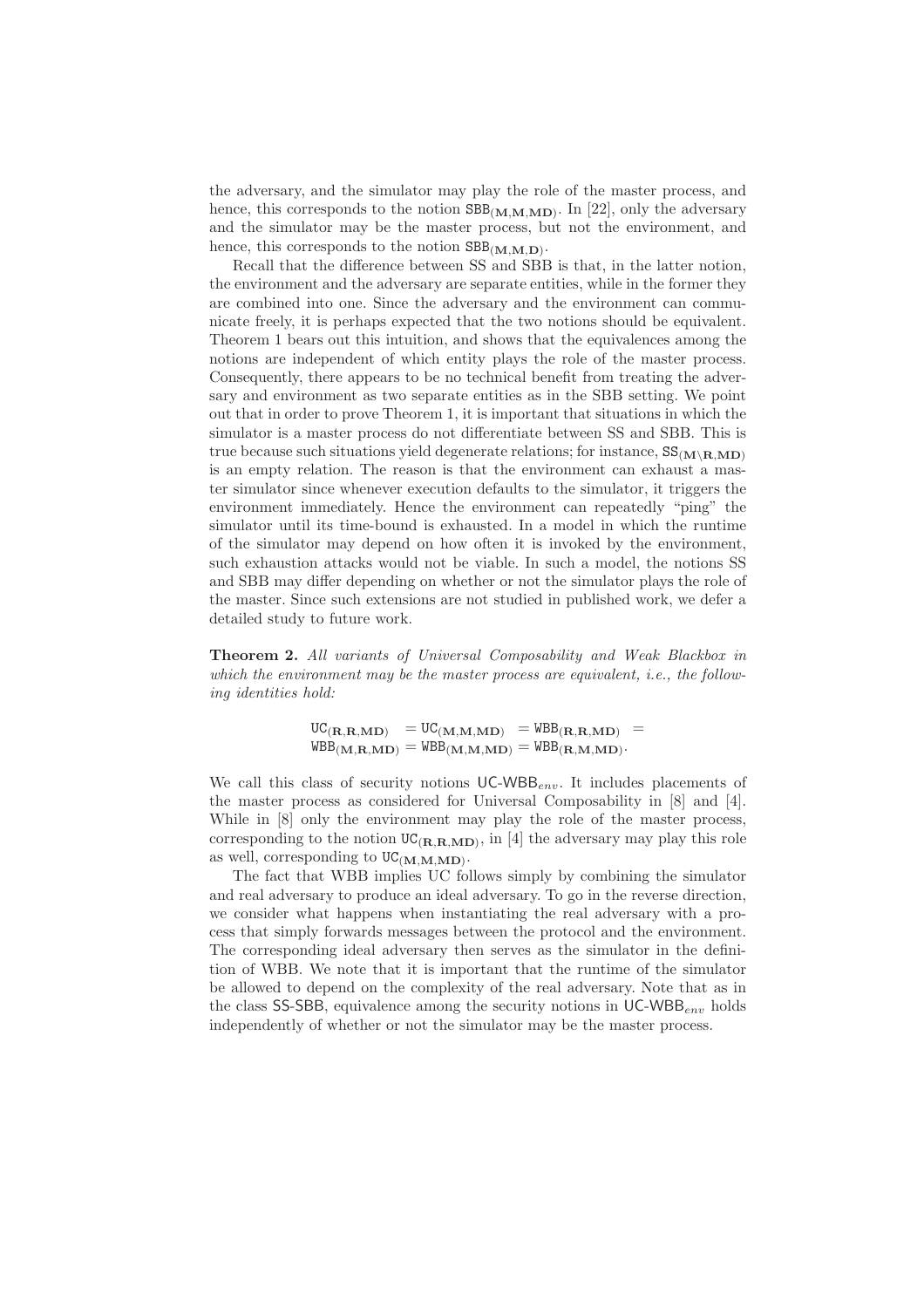Theorem 3. All variants of Universal Composability and Weak Blackbox in which the simulator and the adversary may be the master process and the environment is not the master process are equivalent, i.e., the following identities hold:

 $\text{UC}_{(\mathbf{M},\mathbf{M},\mathbf{D})} = \text{UC}_{(\mathbf{M}\backslash\mathbf{R},\mathbf{M}\backslash\mathbf{R},\mathbf{D})} = \text{UC}_{(\mathbf{M}\backslash\mathbf{R},\mathbf{M}\backslash\mathbf{R},\mathbf{M}\mathbf{D})} =$  $\texttt{WBB}_{(\mathbf{M},\mathbf{M},\mathbf{D})} = \texttt{WBB}_{(\mathbf{M}\setminus\mathbf{R},\mathbf{M},\mathbf{D})}.$ 

We call this class of security notions  $UC-WBB_{sim}$ . It includes the placements of the master process as considered for Universal Composability in [22], which corresponds to the notion  $UC_{(M,M,D)}$ .

Equivalence among the notions in  $UC-WBB_{sim}$  is established similarly to the class UC-WBB<sub>env</sub>. Note that UC-WBB<sub>sim</sub> does not contain a version of WBB where the simulator is restricted to be regular. As we will see, restricting the simulator in this way, yields a strictly stronger notion.

Theorem 4. All variants of Weak Blackbox where the adversary is the master process and neither the environment nor the simulator is the master process are equivalent, i.e., the following identities hold:  $WBB_{(M,R,D)} = WBB_{(M\setminus R,R,D)}$ .

We call this class of security notions  $WBB_{adv}$ . We now study the relationships between the four classes. We say that a class of equivalent security notions  $\mathcal C$ implies another class C' of equivalent security notions  $(C \Rightarrow C')$ , if a notion in C (and hence, every notion in  $\mathcal{C}$ ) implies a notion in  $\mathcal{C}'$  (and hence, every notion in  $\mathcal{C}'$ ).

**Theorem 5.** SS-SBB  $\Rightarrow$  UC-WBB<sub>env</sub>  $\Rightarrow$  WBB<sub>adv</sub>  $\Rightarrow$  UC-WBB<sub>sim</sub>, but the class UC-WBB<sub>sim</sub> does not imply the other classes, i.e., UC-WBB<sub>sim</sub>  $\Rightarrow$  WBB<sub>adv</sub>, and hence, UC-WBB<sub>sim</sub>  $\Rightarrow$  UC-WBB<sub>env</sub> and UC-WBB<sub>sim</sub>  $\Rightarrow$  SS-SBB

In particular, we have that the Strong Blackbox relation with the placements of the master process as considered in [22, 4] implies the Universal Composability relation with the placements of the master process as considered in [8, 22, 4]. Also, the Universal Composability relation with the placement of the master process as considered in [22] is strictly weaker than the Universal Composability relation with the placements of the master process as considered in [8] and [4].

The argument from SS-SBB to  $UC\text{-}WBB_{env}$  relies on the order of quantification over the entities. The fact that  $UC-WBB_{env}$  implies  $WBB_{adv}$  relies on the observation that making the environment the master intuitively gives the environment more discriminatory power. The final implication follows from the fact that the set of simulators considered in  $WBB_{adv}$  is a subset of the set of simulators considered in UC-WBB $_{sim}$ .

To show that  $UC\text{-}WBB_{sim} \neq WBB_{adv}$  we provide a concrete example. Consider a protocol  $P$  that receives a bit on an IO channel and forwards it on a network channel. The ideal functionality  $\mathcal F$  does the same but only forwards the bit if it is 1. We can show that  $UC_{(M,M,D)}(\mathcal{P},\mathcal{F})$  but not  $WBB_{(M,R,D)}(\mathcal{P},\mathcal{F})$ . It is open whether  $WBB_{adv}$  implies UC-WBB<sub>env</sub>.

The following theorem identifies a necessary and sufficient condition—the forwarder axiom (defined below)—for the equivalence of UC-WBB $_{env}$  and SS-SBB.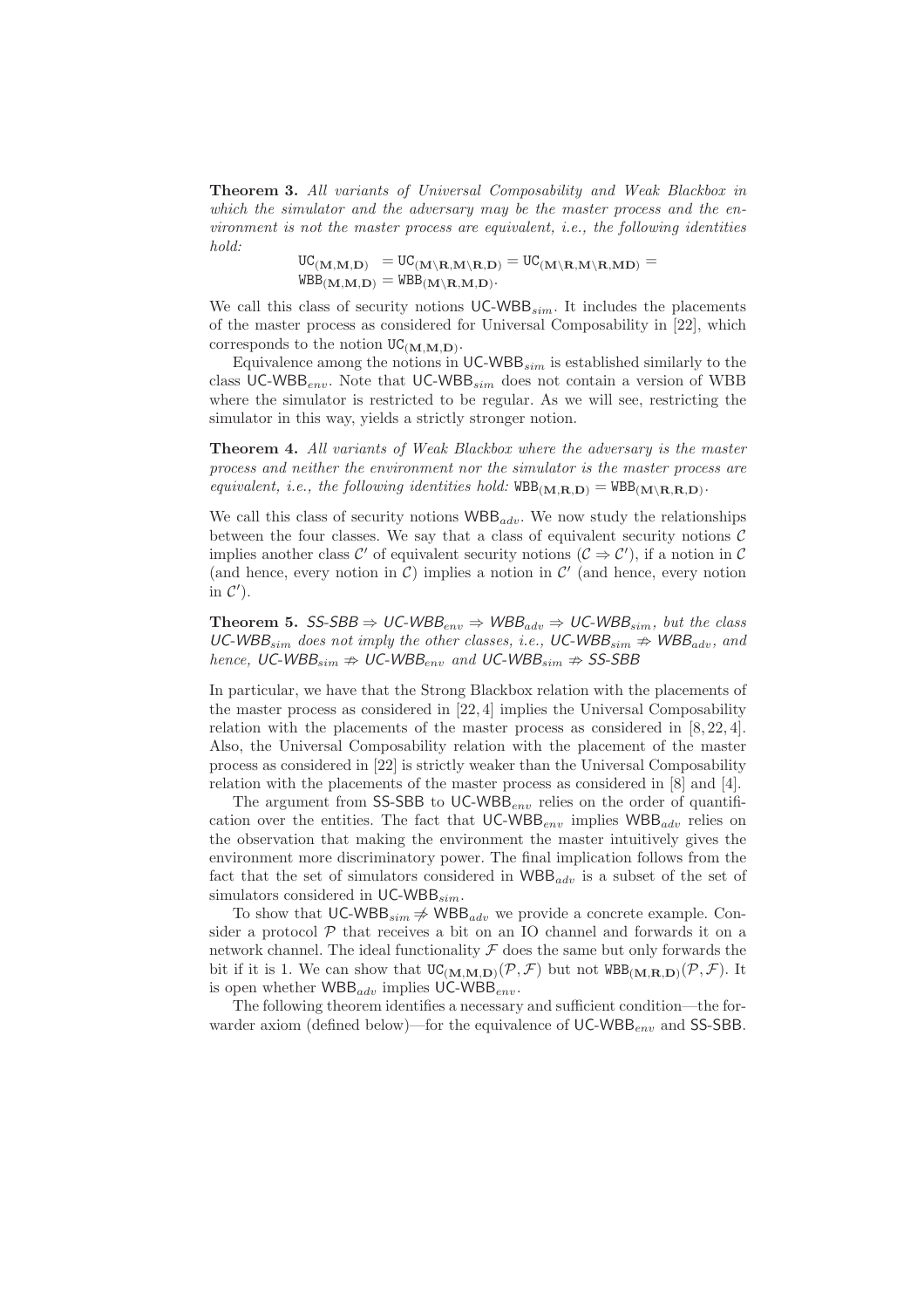As a consequence, we can see that the strongest variant of UC (where the environment is the master process) implies SBB just when the forwarder axiom holds.

Theorem 6. Let C be a class of regular processes closed under channel-renaming. Then, restricting the relations to  $C$ , we obtain that

 $(UC-WBB_{env} \implies SS-SBB)$  iff (FORWARDER holds for all processes in C).

In particular, the Universal Composability relations with the placements of the master process as considered in [8] and [4] are strictly weaker than the Strong Blackbox relations with the placements of the master process as considered in [4] and [22] in any computational model in which the forwarding property given by the FORWARDER axiom does not hold. The axiom FORWARDER(C) for a class of regular processes C is stated as follows:

 $FORMARDER(C)$  Given any process  $P \in C$  with network channels net, there exists a process D with network channels  $net \cup (net' = \{c' | c \in net\})$  such that for all  $\mathcal E$  whose only shared channels with  $\mathcal P$  are external channels of  $\mathcal P$ :

$$
\mathcal{E} \upharpoonright \mathcal{P} \equiv \mathcal{E} \upharpoonright \mathcal{D} \upharpoonright [net'/net] \mathcal{P}
$$

where  $[net'/net]\mathcal{P}$  denotes the process obtained from  $\mathcal{P}$  by replacing the channels in net by those in net′ .

Intuitively, this axiom allows us to invisibly plug a communication medium  $\mathcal D$ between two entities connected over network channels.

While the forwarder property appears believable, it turns out that for arbitrary protocols, the forwarder property does not hold. The problem lies in the fact that the forwarder is chosen independently of the environment  $\mathcal{E}$ . As a result its runtime is fixed a priori and the environment can exhaust the forwarder by sending it many useless messages. Then, the presence of the forwarder can be easily detected by the environment. All is not lost. For a class of protocols including those commonly studied in the literature (c.f., [22, 8, 5]) the forwarder property holds in SPPC. We shall refer to these protocols as standard protocols. The specific way in which the exhaustion problem is avoided for standard protocols involves using guards to reject the spurious messages. We cannot do this for every protocol because it is important that the forwarder knows the communication structure of the protocol (see [14] for details). The following corollary to Theorem 6 is now immediate.

#### Corollary 1. SS-SBB  $\Leftrightarrow$  UC-WBB<sub>env</sub> for the class of standard protocols.

In particular, the Strong Blackbox relation with the placement of the master process as considered in [22, 4] and the Universal Composability relation with the placement of the master process as considered in [8, 4] are equivalent for standard protocols in SPPC (see also Section 5.1).

Although in this extended abstract, we have only given intuitions behind some of the proofs, we emphasize that the actual proofs are carried out using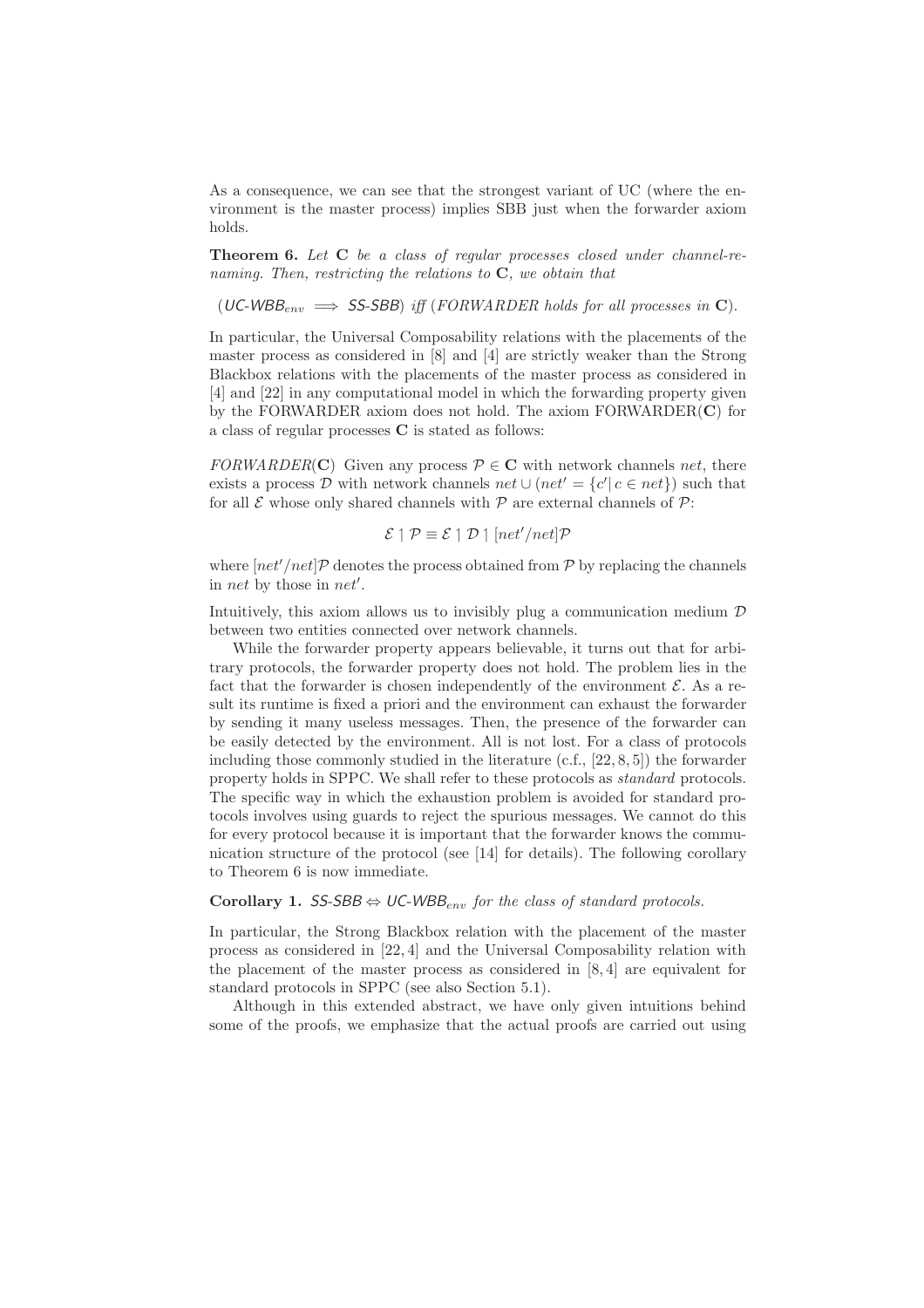| $P \perp Q \equiv Q \perp P$                                                                                                    | <b>COM</b> |
|---------------------------------------------------------------------------------------------------------------------------------|------------|
| $P (Q   R) \equiv (P   Q)   R$                                                                                                  | ASC        |
| $P \equiv Q$ , $Q \equiv R \implies P \equiv R$                                                                                 | <b>TRN</b> |
| $P \equiv Q \implies Q \equiv P$                                                                                                | -SYM       |
| $\mathcal{P} \equiv [d/c]\mathcal{P}$ where c, $d \notin \{\texttt{start}, \texttt{decision}\}, d \notin Channels(\mathcal{P})$ | RENAME     |

Fig. 3. A representative fragment of SPPC's reasoning system

an equational reasoning system for SPPC. A small representative fragment of the axiom system is given below. These axioms capture simple structural properties like commutativity, associativity, transitivity, and symmetry of process equivalence. It also allows structural operations such as channel-renaming.

These axioms can also serve as an abstract specification of a "reasonable" computational model for simulation-based security.

### 5 Implications for Other Models

We now study the relationships of the security notions for the PIOA model [22, 5, 4] and the PITM model [8, 9]. The simplicity of SPPC's axiom system enables us to carry over our results to these other computational models. Furthermore, the counter-examples used to demonstrate that certain notions are strictly stronger than others are quite simple and easily translate into the related models.

#### 5.1 The PIOA Model

Most of the axioms used to prove the relationships among the security notions also hold in the different versions of the PIOA model. Therefore, the relationships given in the previous section mostly carry over to PIOA. In particular, we obtain that all the security notions in SS-SBB, UC-WBB $_{sim}$ , and WBB $_{adv}$  are equivalent, respectively, and their relationships are as depicted in Figure 1.

However, an axiom used to prove that the security notions in  $UC-WBB_{env}$ are equivalent does not hold in PIOA. This axiom captures a property similar to the forwarder property discussed in Section 4. This axiom essentially states that there exists a forwarder  $D$  that is allowed to depend on the complexity of the protocol P and the adversary A such that  $\mathcal{E} \upharpoonright \mathcal{A} \upharpoonright \mathcal{P} \equiv \mathcal{E} \upharpoonright \mathcal{A}' \upharpoonright \mathcal{D} \upharpoonright \mathcal{P}$  (where  $\mathcal{A}'$ is A with some renamed network channels). The axiom fails in PIOA because machines always have to communicate through buffers and buffers are triggered by machines other than the one writing into the buffer. In fact, we show that UC does not imply WBB in PIOA when the environment is master. This failure of equivalence seems counterintuitive. The problem vanishes if the PIOA model is modified so that machines always trigger their own buffers. In effect, this is equivalent to not having buffers at all, which is why we call this fragment of the PIOA model the buffer-free PIOA model (BFPIOA). This fragment is essentially as expressive as PIOA and this fragment can be embedded into SPPC (see [14]).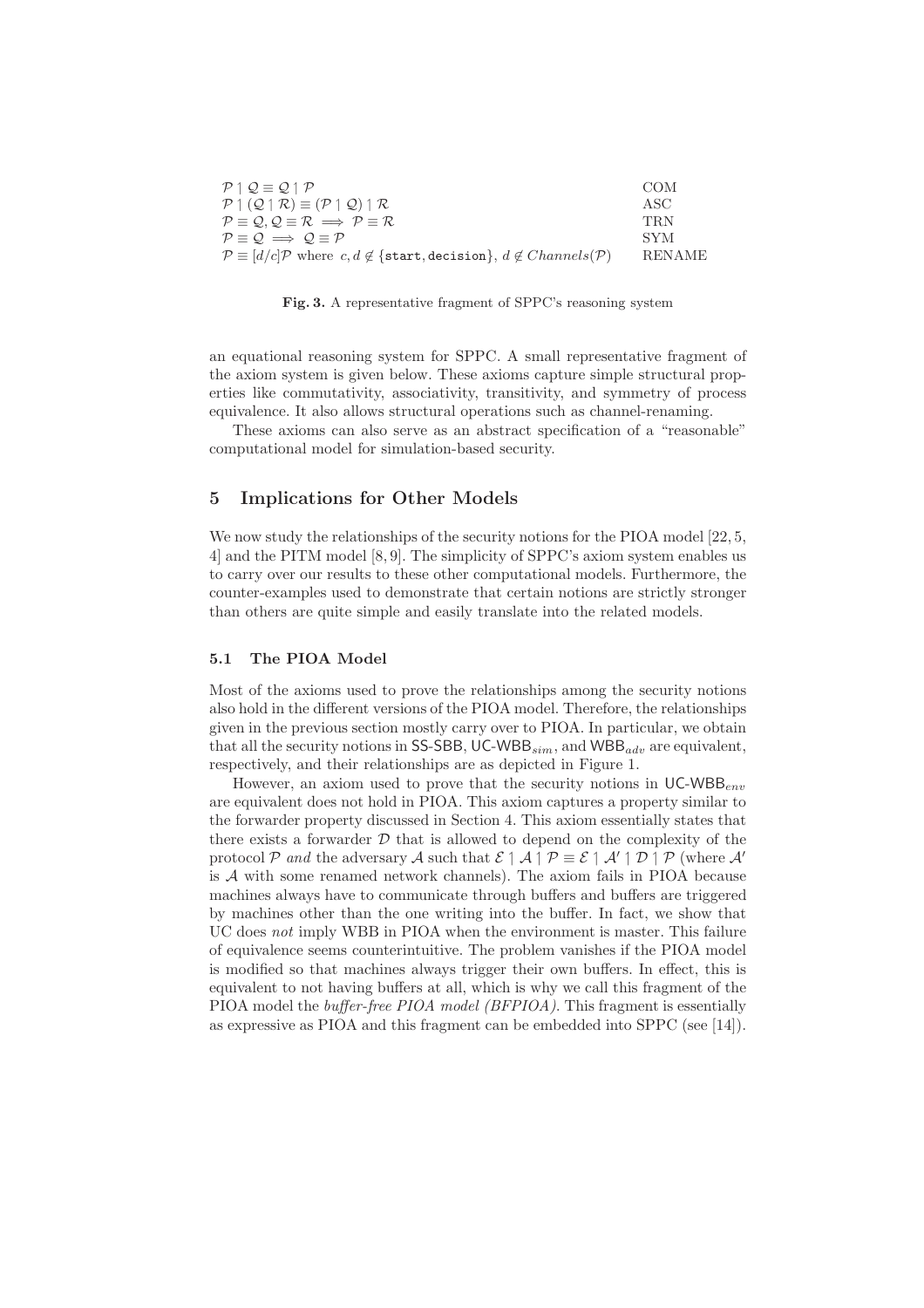In particular, all axioms (except the forwarder property of the previous section) are satisfied in BFPIOA and the examples used to prove separation results can also be expressed in BFPIOA. As mentioned in Section 2, starting from the work [6] PIOA (and thus, BFPIOA) has a restricted form of guards. Similar to SPPC, this mechanism suffices to satisfy the forwarder property for standard protocols, but just as in SPPC, there are protocols expressible in BFPIOA which do not satisfy this property. In summary, we obtain for BFPIOA exactly the same relationships as for SPPC (see Figure 1).

In [22], the security notions  $UC_{(M,M,D)}(\mathcal{P},\mathcal{F})$  and  $SBB_{(M,M,D)}(\mathcal{P},\mathcal{F})$  were introduced for the PIOA model, while in [4] the notions  $UC_{(M,M,MD)}(\mathcal{P}, \mathcal{F})$  and  $SBB_{(M,M,MD)}(\mathcal{P}, \mathcal{F})$  were considered. Our results clarify the relationships between these security notions: while the two variants of SBB are equivalent (they both belong to the class SS-SBB), these notions are different from the two variants of UC. Also, the two variants of UC are not equivalent. Our results contradict the claim in [4] that  $SBB_{(M,M,MD)}(\mathcal{P}, \mathcal{F})$  and  $UC_{(M,M,MD)}(\mathcal{P}, \mathcal{F})$  are equivalent.

#### 5.2 The PITM model

The PITM model [8] is tailored towards defining UC where the environment is a master process and the adversaries are regular processes i.e.,  $UC_{(R,R,MD)}(\mathcal{P},\mathcal{F})$ . Depending on which entities are involved, different computational models are defined: the real model (involving the environment, the real adversary, and the real protocol), the ideal model (involving the environment, the ideal adversary, and the ideal functionality together with dummy parties), and the hybrid model which is a combination of the previous two models.

Therefore, it is not immediately clear how the security notions SS, SBB, and WBB, which involve a simulator, would be defined in PITM. Different variants are possible, and as we have seen, differences in the definitions may affect the relationships between the security notions. It is out of the scope of this paper, to extend PITM in order to define SS, SBB, and WBB. However, some general points can be made. The version of PITM in [8] does not have a mechanism, like the guards of SPPC, that will enable the forwarder property to be satisfied. Without this property, UC is a strictly weaker notion than SBB. In ongoing work [9], Canetti allows PITMs to depend on the number of invocations as well as the length of messages on the IO tapes. This mechanism could enable PITM to satisfy the forwarder property whence UC would imply SBB. However, this is speculative since the details of the model are still being developed.

We finally note that in [8], Canetti introduces a special case of UC where the adversary merely forwards messages between the environment and the parties. Canetti proves UC and this notion equivalent. This notion can easily be formulated in SPPC and proved equivalent to UC along the lines of the proof which shows that  $UC_{(R,R,\textbf{MD})}(\mathcal{P},\mathcal{F})$  implies  $WBB_{(\textbf{M},R,\textbf{MD})}(\mathcal{P},\mathcal{F})$ .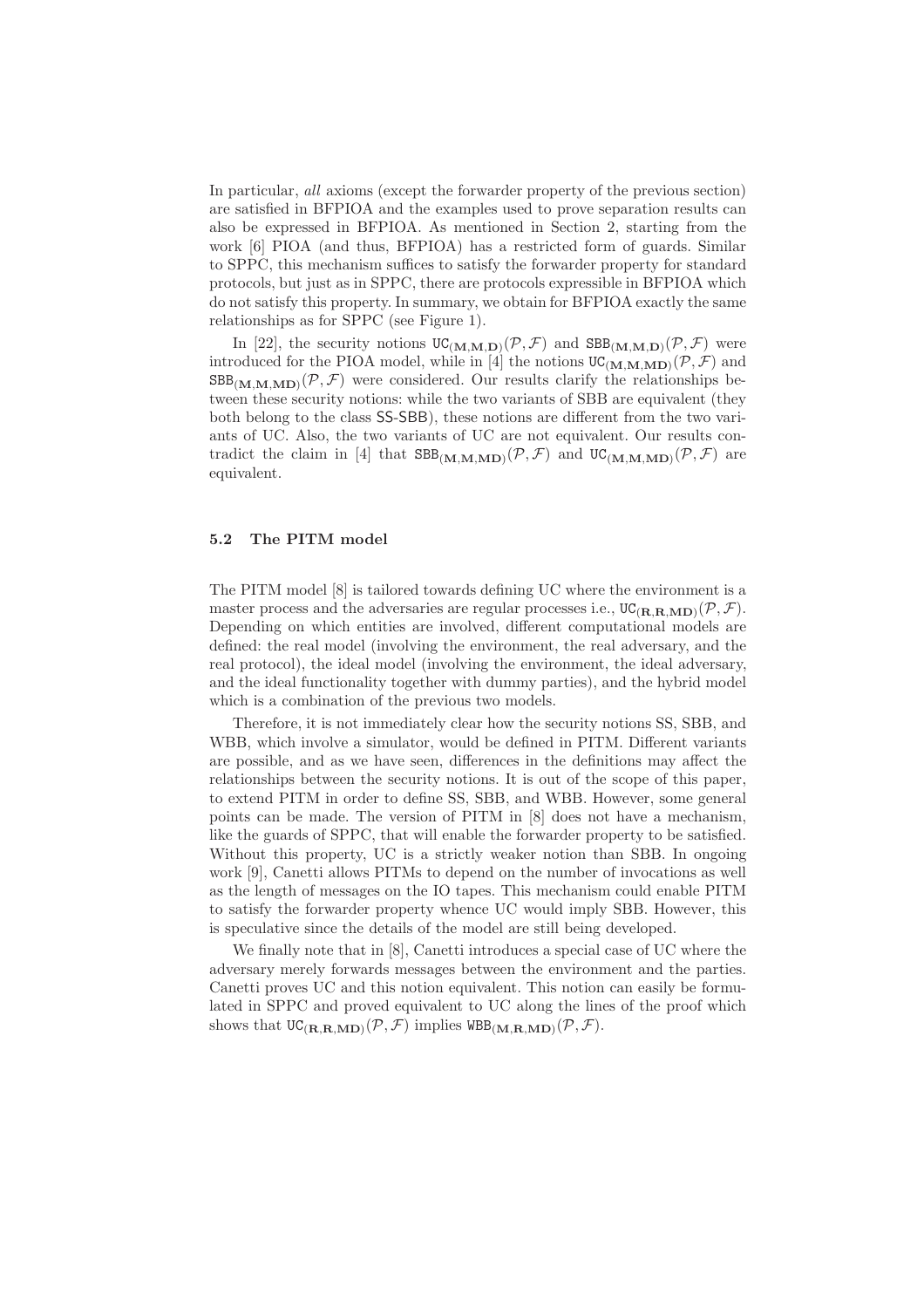### 6 Reactive Simulatability and Extensions of SPPC

In this section, we consider another security notion, called *reactive simulatability* in [5] and security with respect to specialized simulators in [9]. This notion has not drawn as much attention as the others studied in the present work because, to our best knowledge, a general composition theorem along the lines of [22, 4, 8, 14], has not been proved for reactive simulatability (see, however, [9]). Therefore, in the previous sections, we have concentrated on the other security notions and only very briefly cover reactive simulatability here. In our terminology, reactive simulatability is defined as follows:

Reactive Simulatability:  $RS_{(A,I,E)}(\mathcal{P},\mathcal{F})$  iff  $\forall A \in Adv_{A}(\mathcal{P}) \forall \mathcal{E} \in Env_{E}(\mathcal{A} \upharpoonright \mathcal{P})$  $\exists \mathcal{I} \in Adv_{\mathbf{I}}(\mathcal{F}) : \mathcal{E} \upharpoonright \mathcal{A} \upharpoonright \mathcal{P} \equiv \mathcal{E} \upharpoonright \mathcal{I} \upharpoonright \mathcal{F}.$ 

The only difference between reactive simulatability and universal composability (UC) is that in the former the ideal adversary is allowed to depend on the environment. It has been pointed out by Canetti [9] that reactive simulatability is equivalent to UC if the runtime of the environment may depend on the length of the message on its input tape.<sup>3</sup> In such a model, the notion of indistinguishability has to be slightly modified. The idea of the proof of equivalence is that one can define a universal environment which interprets part of its input as an encoding of another environment. The ideal adversary corresponding to this environment, in effect, works for all environments. It is straightforward to extend SPPC in a way that the runtime of open processes (recall that the environment is modeled as an open process), may depend on the length of the messages substituted for the free variables. Thus, the same proof also works in SPPC. We note that the argument goes through regardless of whether the environment may or may not play the role of the master process. In the former case, reactive simulatability is equivalent to the notions in the class  $UC\text{-}WBB_{env}$ , and in the latter case, it is equivalent to the notions in  $UC\text{-}WBB_{sim}$ . This result also carries over to an appropriate extension of BFPIOA.

## 7 Conclusion

We have carried out a thorough study of the relationships among various notions of simulation-based security, identifying two properties of the computational model that determine equivalence between these notions. Our main results are that all variants of SS (strong simulatability) and SBB (strong black box simulatability) are equivalent, regardless of the selection of the master process, and they imply UC (universal composability) and WBB (weak black box simulatability). Conditions UC and WBB are equivalent as long as the role (master process or not) of the environment is the same in both. However, the variant of UC in

<sup>&</sup>lt;sup>3</sup> In his new model, Canetti allows every interacting Turing machine to depend on the number of invocations on input tapes and the length of the messages on input tapes. However, to prove the equivalence, it suffices to require this only for the environment.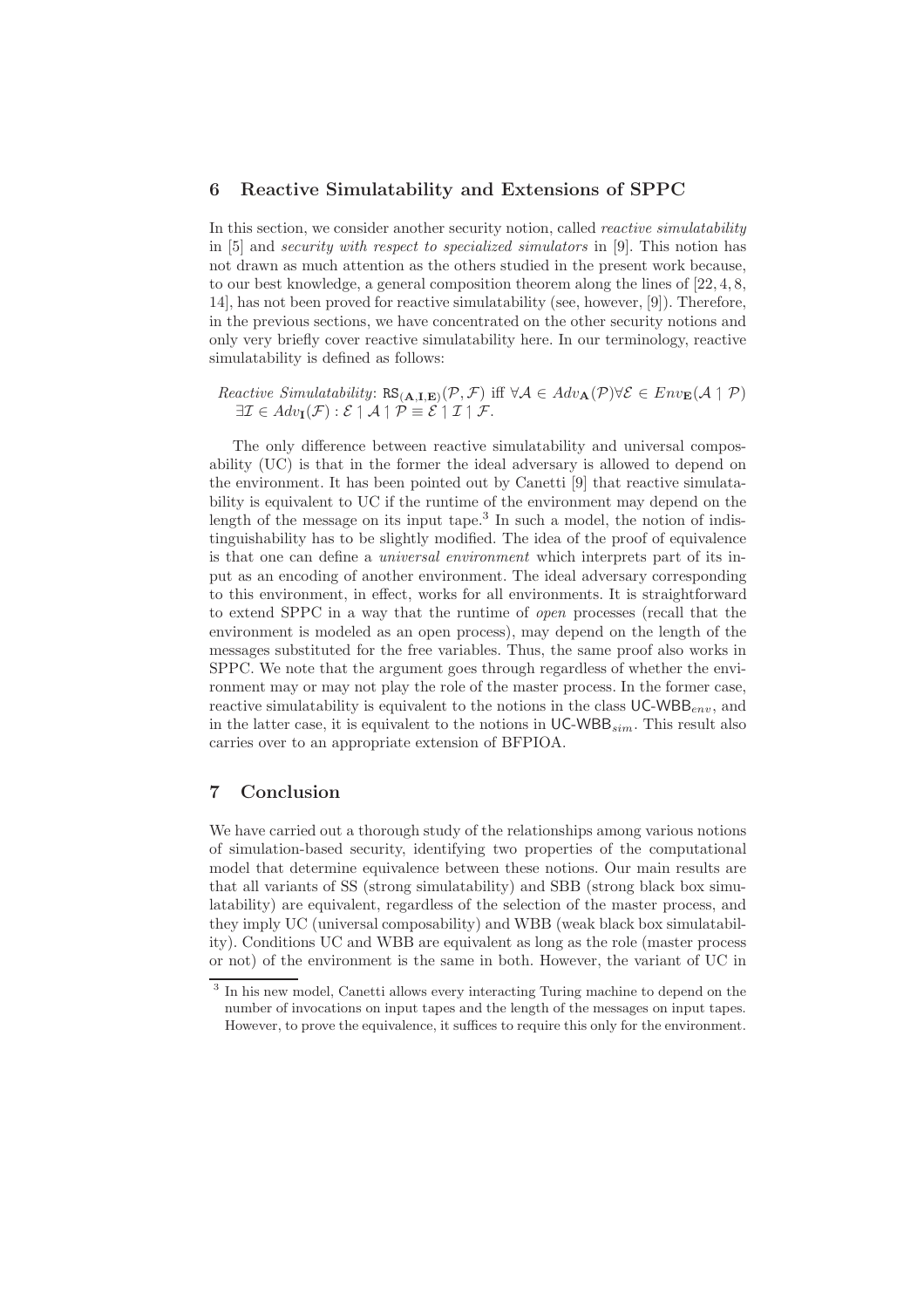which the environment may be a master process (as in  $[8, 4]$ ) is strictly stronger than the variants in which the environment must not assume this role (as in [22]). In addition, the weaker forms of WBB do not imply SS/SBB. Finally, we prove a necessary and sufficient condition for UC/WBB to be equivalent to SS/SBB, based on the ability to define forwarders. These results all show that the relationship between universal composability and black-box simulatability is more subtle than previously described. In particular, the composability theorem of Canetti [8] does not necessarily imply that blackbox simulatability is a composable security notion over any computational model in which the forwarding property is not satisfied. Another technical observation is that making the environment the master process typically yields a stronger security notion. Hence, we recommend that in subsequent developments of the various models, the environment is always assigned the role of the master process.

Since our proofs are carried out axiomatically using the equational reasoning system developed for SPPC, we are able to apply the same arguments to suitably modified versions of the alternative computational models. We emphasize that the our suggested modifications to the other systems are motivated by the failure, in those systems, of simple equational principles. In particular, it seems reasonable to adopt a buffer-free variant of PIOA.

While our study concentrates on models where the runtime of processes is bounded by a polynomial in the security parameter, it would be interesting to consider those models where the runtime may depend on the number of invocations and the length of inputs (e.g., [9]). We believe that most of our results carry over also to these models as they seem to satisfy the axioms that we use in our proofs. However, the issue remains open since the details of these models have not yet been fixed.

Acknowledgments: We thank Michael Backes, Ran Canetti, Birgit Pfitzmann, Andre Scedrov and Vitaly Shmatikov for helpful discussions.

#### References

- 1. Martín Abadi and Cédric Fournet. Mobile values, new names, and secure communication. In POPL 2001, pages 104–115, 2001.
- 2. Martín Abadi and Andrew D. Gordon. A bisimulation method for cryptographic protocol. In Proc. ESOP 98, Lecture notes in Computer Science. Springer, 1998.
- 3. Martín Abadi and Andrew D. Gordon. A calculus for cryptographic protocols: the spi calculus. Information and Computation, 143:1–70, 1999. Expanded version available as SRC Research Report 149 (January 1998).
- 4. M. Backes, B. Pfitzmann, and M. Waidner. A General Composition Theorem for Secure Reactive Systems. In TCC 2004, volume 2951 of LNCS, pages 336–354. Springer, 2004.
- 5. M. Backes, B. Pfitzmann, and M. Waidner. Secure asynchronous reactive systems. Technical Report 082, Eprint, 2004.
- 6. Michael Backes, Birgit Pfitzmann, Michael Steiner, and Michael Waidner. Polynomial fairness and liveness. In CSFW-15 2002, pages 160–174, 2002.